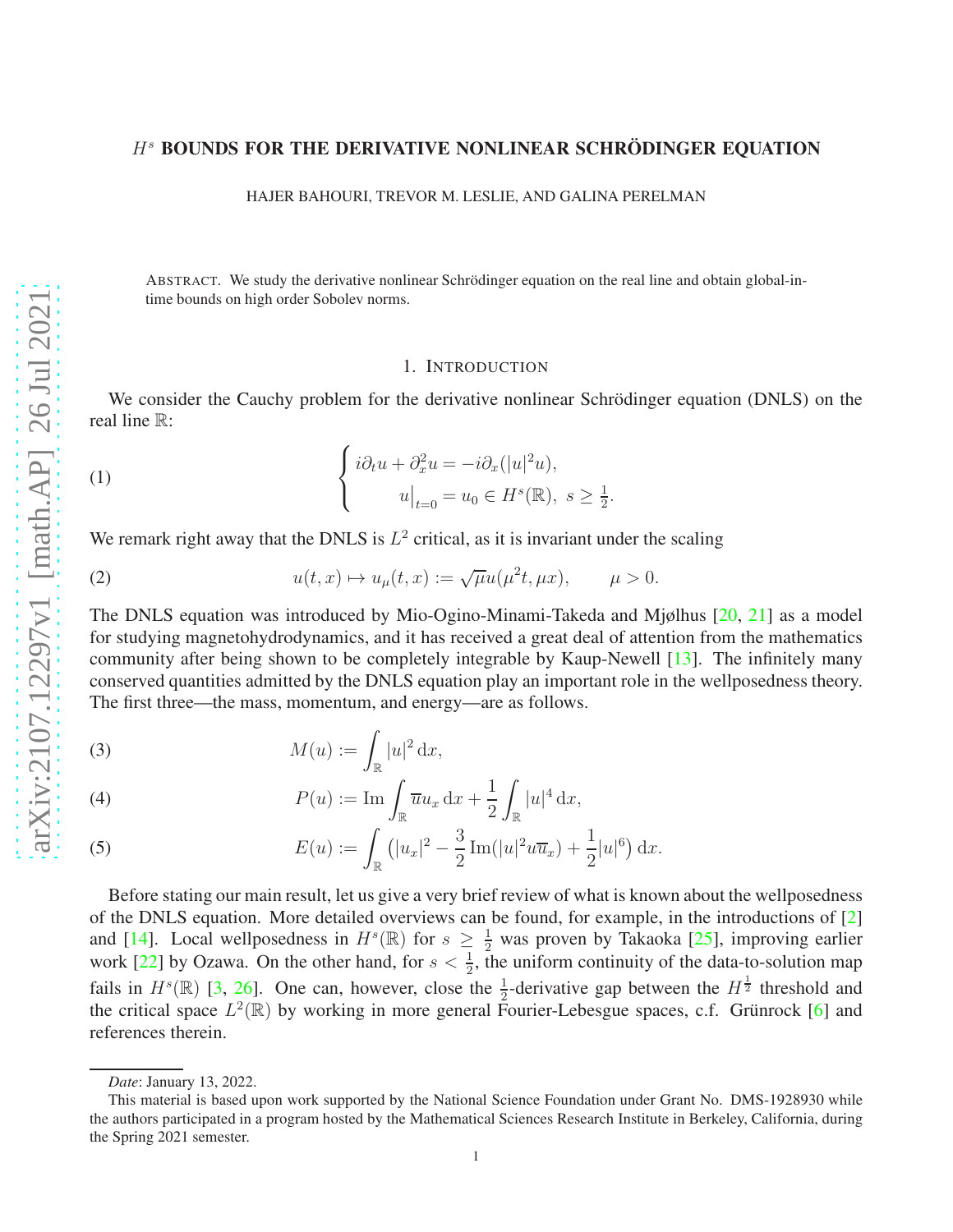A line of results, due to Hayashi-Ozawa [\[8\]](#page-19-8), Colliander-Keel-Staffilani-Takaoka-Tao [\[4\]](#page-19-9), Wu [\[28\]](#page-19-10), and Guo-Wu [\[7\]](#page-19-11), establishes global well-posedness of the DNLS equation in  $H^s(\mathbb{R})$  for  $s \geq \frac{1}{2}$  $\frac{1}{2}$ , for initial data having mass less than  $4\pi$ . Another line (Pelinovsky-Saalmann-Shimabukuro [\[23\]](#page-19-12), Pelinovsky-Shimabukuro [\[24\]](#page-19-13), and Jenkins-Liu-Perry-Sulem [\[12,](#page-19-14) [11,](#page-19-15) [10\]](#page-19-16)) uses inverse scattering techniques to establish global wellposedness under stronger regularity and decay assumptions on the initial data, but without a smallness requirement on the mass.

The first and third authors proved in [\[2\]](#page-18-0) that the DNLS equation is globally well-posed in  $H^s(\mathbb{R})$ for  $s \geq \frac{1}{2}$  $\frac{1}{2}$  and that solutions generated from  $H^{\frac{1}{2}}$  initial data remain bounded in  $H^{\frac{1}{2}}(\mathbb{R})$  for all time. There have also been some recent works below the aforementioned  $s = \frac{1}{2}$  $\frac{1}{2}$  threshold of uniform  $H^s$  continuity with respect to initial data [\[3,](#page-18-1) [26\]](#page-19-6). Klaus-Schippa [\[17\]](#page-19-17) gave  $H^s$  a priori estimates for  $0 < s < \frac{1}{2}$  in the case of small mass, Killip-Ntekoume-Vişan [\[14\]](#page-19-3) improved the small mass assumption to  $4\pi$  and furthermore proved a global wellposedness result in  $H^s(\mathbb{R}), \frac{1}{6} \leq s < \frac{1}{2}$ , for initial data with mass less than  $4\pi$ . Very recently, Harrop-Griffiths, Killip, and Vişan [\[9\]](#page-19-18) have removed the small mass assumption both from their  $H^s$  a priori bounds,  $0 < s < \frac{1}{2}$ , as well as from their global wellposedness result in  $H^s(\mathbb{R})$ with  $\frac{1}{6} \leq s < \frac{1}{2}$ .

In this paper, we are concerned with the global-in-time boundedness of solutions to the DNLS equation in  $H^s$  spaces. We prove that a uniform-in-time bound in  $H^s(\mathbb{R})$  holds for all  $s \geq \frac{1}{2}$  $\frac{1}{2}$ .

<span id="page-1-0"></span>**Theorem 1.1.** Suppose u is a solution to the DNLS equation with initial data  $u_0 \in H^s(\mathbb{R})$ ,  $s \geq \frac{1}{2}$  $\frac{1}{2}$ *. There exists a finite positive constant*  $C = C(s, ||u_0||_{H^s(\mathbb{R})})$ *, such that* 

$$
\sup_{t \in \mathbb{R}} \|u(t)\|_{H^s(\mathbb{R})} \le C(s, \|u_0\|_{H^s(\mathbb{R})}).
$$

The main idea is to build off of the  $H^s$  bounds with  $0 < s < \frac{1}{2}$  from [\[9\]](#page-19-18) and to take advantage of the complete integrability of the equation. As in [\[2\]](#page-18-0), [\[9\]](#page-19-18), the present work relies heavily on the conservation of the transmission coefficient for the spectral problem associated to the DNLS equation. This property has already been used in many other works; of particular relevance to us are the papers of Gérard [\[5\]](#page-19-19), Killip-Visan-Zhang  $[16]$ , Killip-Visan  $[15]$ , and Koch-Tataru  $[18]$ , on the cubic NLS and KdV equations.

Note that by continuity of the flow, and the preservation of the Schwartz class under the flow, we lose nothing by restricting attention to the Schwartz class; we will thus work exclusively with Schwartz functions for the remainder of the manuscript. We will also suppress the time dependence when it does not play a role.

One can easily prove Theorem [1.1](#page-1-0) in the special case  $s = 1$ , using the conserved quantity  $E(u)$ . Indeed, simply rearranging [\(5\)](#page-0-0) yields

$$
||u||_{\dot{H}^{1}(\mathbb{R})}^{2} = E(u) - \frac{1}{2}||u||_{L^{6}(\mathbb{R})}^{6} + \frac{3}{2} \int_{\mathbb{R}} Im(|u|^{2}u \overline{u}_{x}) dx.
$$

Clearly, the last term can be bounded above in absolute value by  $\frac{1}{2}||u||^2_{\dot{H}^1(\mathbb{R})} + C||u||^6_{L^6(\mathbb{R})}$ , whence the desired bound follows by Sobolev embedding.

The higher-order Sobolev norms of integer order can be dealt with similarly, once we have a formula for the corresponding higher-order conserved quantities. We will show that for any nonnegative integer  $\ell$ , one of the conserved quantities is equal to a constant multiple of  $\|u\|_{\dot{H}^\ell(\R)}^2$ , plus terms which are of lower order. For noninteger s, we will use a sort of 'generalized energy', comparable to  $||u||_{\dot{H}^{s}(\mathbb{R})}^{2}$ , that will be defined in terms of the transmission coefficient of the DNLS spectral problem. We sketch presently the background necessary to define these objects precisely; for more details, see, for example, [\[1,](#page-18-2) [12,](#page-19-14) [11,](#page-19-15) [10,](#page-19-16) [13,](#page-19-2) [19,](#page-19-23) [24,](#page-19-13) [27\]](#page-19-24).

The DNLS equation can be obtained as a compatibility condition of the following system [\[13\]](#page-19-2):

<span id="page-1-1"></span>(6) 
$$
\begin{aligned}\n\partial_x \psi &= \mathcal{U}(\lambda) \psi, \\
\partial_t \psi &= \Upsilon(\lambda) \psi.\n\end{aligned}
$$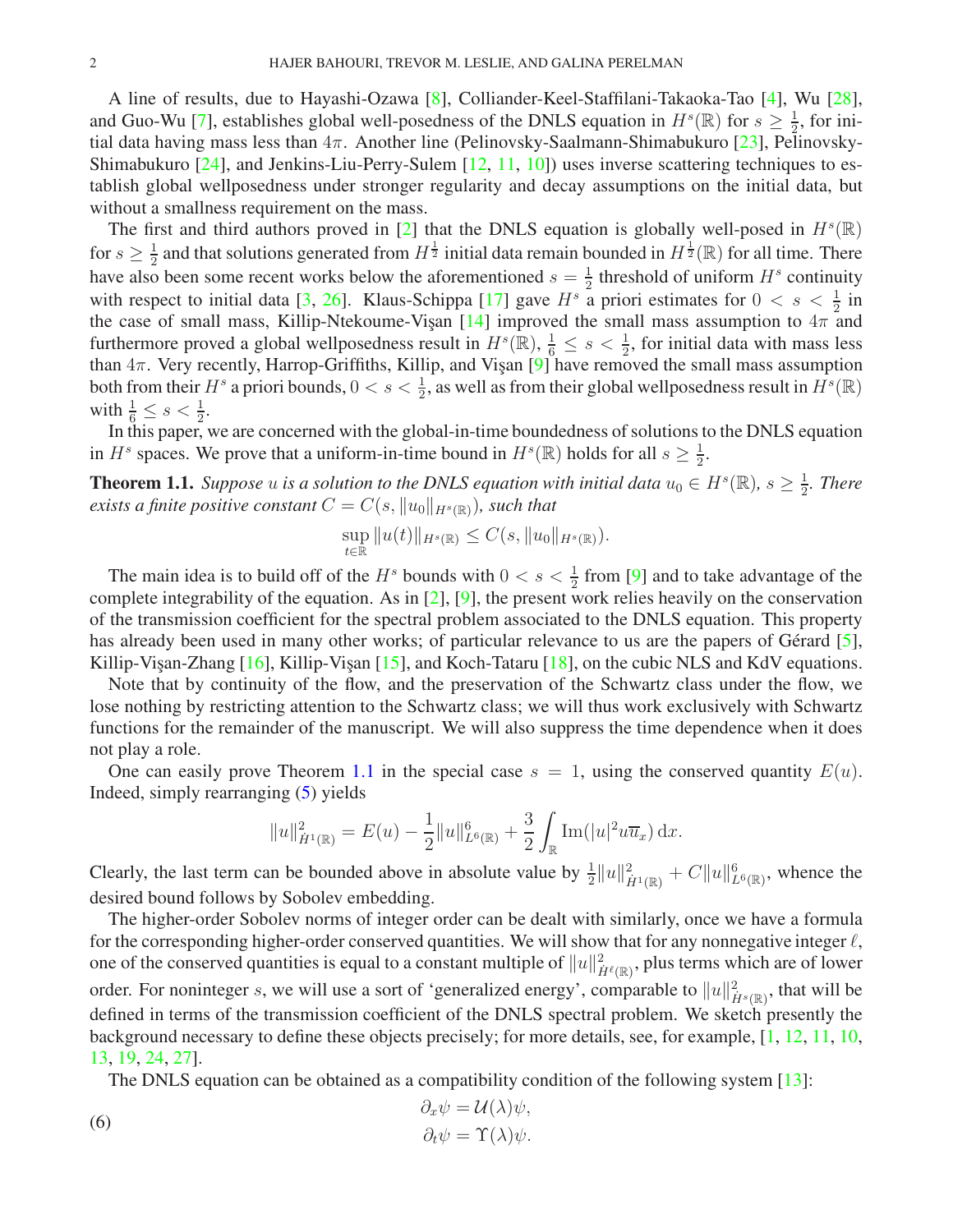Here  $\lambda \in \mathbb{C}$  is a spectral parameter, independent of t and x, and  $\psi = \psi(t, x, \lambda)$  is  $\mathbb{C}^2$ -valued. The operators  $U(\lambda)$  and  $\Upsilon(\lambda)$  are defined by

$$
\mathcal{U}(\lambda) = -i\sigma_3(\lambda^2 + i\lambda U),
$$

(7)

$$
\Upsilon(\lambda) = -i(2\lambda^4 - \lambda^2|u|^2)\sigma_3 + \begin{pmatrix} 0 & 2\lambda^3u - \lambda|u|^2u + i\lambda u_x \\ -2\lambda^3\overline{u} + \lambda|u|^2u + i\lambda \overline{u}_x & 0 \end{pmatrix},
$$

where

$$
\sigma_3 = \begin{pmatrix} 1 & 0 \\ 0 & -1 \end{pmatrix}, \qquad U = \begin{pmatrix} 0 & u \\ \overline{u} & 0 \end{pmatrix}.
$$

To be more specific about the sense in which the DNLS is a compatibility condition, we note that  $u$ satisfies the DNLS equation if and only if  $U$  and  $\Upsilon$  satisfy the so-called 'zero-curvature' representation

$$
\frac{\partial \mathcal{U}}{\partial t} - \frac{\partial \Upsilon}{\partial x} + [\mathcal{U}, \Upsilon] = 0.
$$

The first equation of  $(6)$  can be written in the form

(8) 
$$
L_u(\lambda)\psi := (i\sigma_3\partial_x - \lambda^2 - i\lambda U)\psi = 0,
$$

which defines the scattering transform associated to the DNLS. Let us denote

<span id="page-2-0"></span>
$$
\Omega_+ := \{ \lambda \in \mathbb{C} : \operatorname{Im} \lambda^2 > 0 \}.
$$

Then given  $u \in \mathcal{S}(\mathbb{R})$  and  $\lambda \in \overline{\Omega}_+$ , there are unique solutions to [\(8\)](#page-2-0) (the "Jöst solutions") exhibiting the following behavior at  $\pm\infty$ :

(9)  

$$
\psi_1^-(x,\lambda) = e^{-i\lambda^2 x} \begin{bmatrix} 1 \\ 0 \end{bmatrix} + o(1) \,, \qquad \text{as } x \to -\infty,
$$

$$
\psi_2^+(x,\lambda) = e^{i\lambda^2 x} \begin{bmatrix} 0 \\ 1 \end{bmatrix} + o(1) \,, \qquad \text{as } x \to +\infty.
$$

Finally, we denote by  $a_u(\lambda)$  the Wronskian of the Jöst solutions defined above:<sup>[1](#page-2-1)</sup>

(10) 
$$
a_u(\lambda) = \det(\psi_1^-(x,\lambda), \psi_2^+(x,\lambda)).
$$

Using the second equation in [\(6\)](#page-1-1), it can be shown that  $a_u(\lambda)$  is time-independent if u is a solution of [\(1\)](#page-0-1). Furthermore,  $a_u$  is a holomorphic function of  $\lambda$  in  $\Omega_{+}$ , and one may determine the behavior of  $a_u$  at infinity by transforming [\(8\)](#page-2-0) into a Zakharov-Shabat spectral problem, linear with respect to the spectral parameter, c.f. [\[13\]](#page-19-2), [\[23\]](#page-19-12). The equivalence between the two problems allows us to write

(11) 
$$
\lim_{|\lambda| \to \infty, \lambda \in \overline{\Omega}_+} a_u(\lambda) = e^{-\frac{i}{2} ||u||^2_{L^2(\mathbb{R})}}.
$$

For fixed  $u$ , we can thus define the logarithm so that

<span id="page-2-3"></span>(12) 
$$
\lim_{|\lambda| \to \infty, \lambda \in \overline{\Omega}_+} \ln a_u(\lambda) = -\frac{i}{2} ||u||^2_{L^2(\mathbb{R})}.
$$

Moreover,  $\ln a_n(\lambda)$  admits an asymptotic expansion of the following form:

<span id="page-2-2"></span>(13) 
$$
\ln a_u(\lambda) = \sum_{j=0}^{\infty} \frac{E_j(u)}{\lambda^{2j}} \quad \text{as } |\lambda| \to \infty, \ \lambda \in \overline{\Omega}_+.
$$

Since  $a_u(\lambda)$  is time-independent, the quantities  $E_j(u)$  are conservation laws. They are all polynomial in u,  $\overline{u}$ , and their derivatives. Furthermore, the  $E_i(u)$ 's inherit scaling properties from  $a_u(\lambda)$ . That is, for  $\mu > 0$ , the fact that  $a_{u_{\mu}}(\lambda) = a_u(\frac{\lambda}{\sqrt{\mu}})$  implies that  $E_j(u_{\mu}) = \mu^j E_j(u)$ , for each  $j \in \mathbb{N}$ . The first

<span id="page-2-1"></span><sup>&</sup>lt;sup>1</sup>The *transmission coefficient* mentioned earlier is the inverse of  $a_u(\lambda)$ .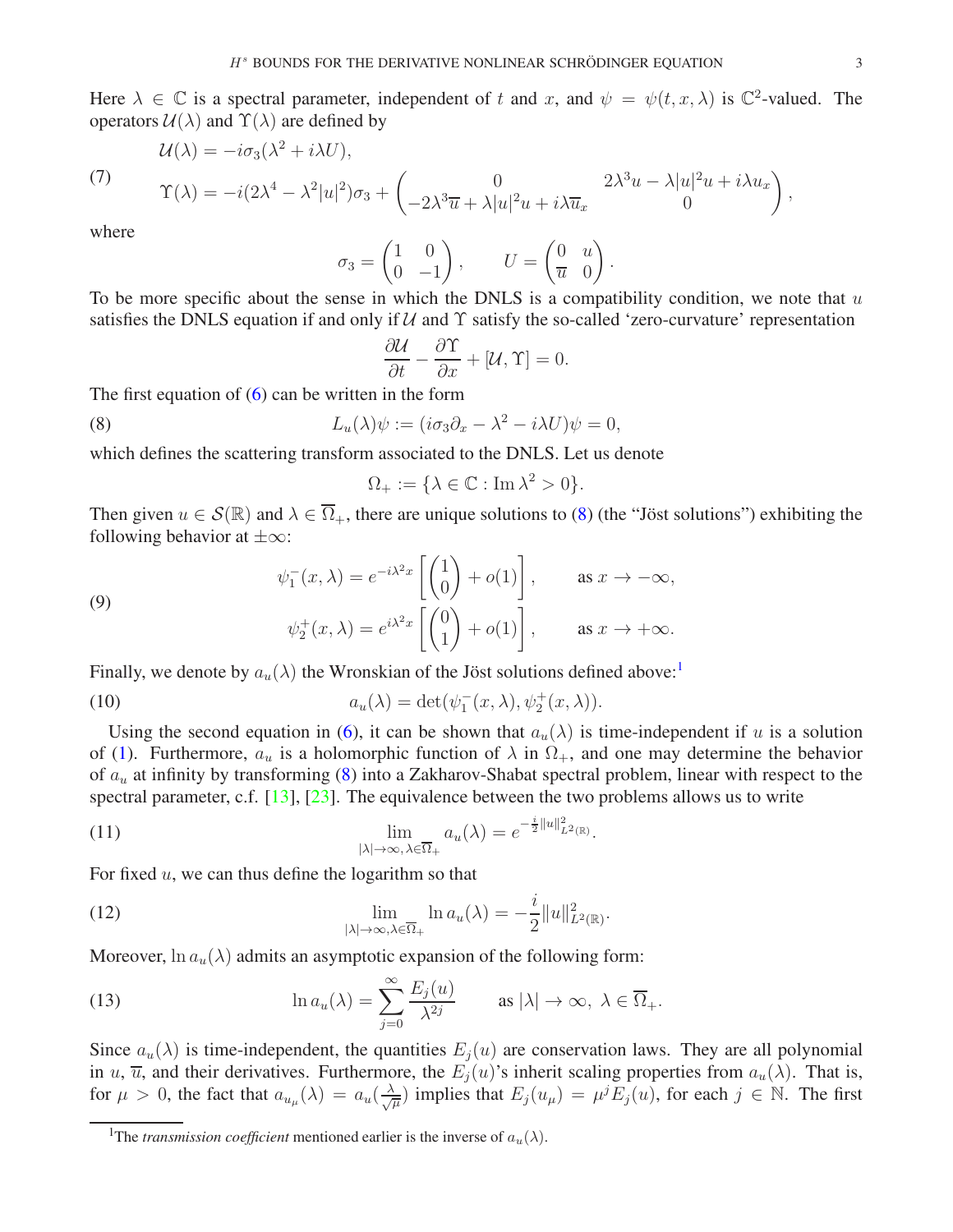several of the  $E_i(u)$ 's are (up to multiplicative constants) the conserved quantities [\(3\)](#page-0-2)–[\(5\)](#page-0-0) mentioned earlier:

$$
E_0(u) = -\frac{i}{2}||u||_{L^2(\mathbb{R})}^2 = -\frac{i}{2}M(u), \qquad E_1(u) = \frac{i}{4}P(u), \qquad E_2(u) = -\frac{i}{8}E(u).
$$

For each  $\ell \in \mathbb{N}^*$ , the quantity  $E_{2\ell}(u)$  can be used to control  $||u||_{\dot{H}(\mathbb{R})}^2$ . Let us define, for  $\rho$  positive sufficiently large and  $L \in \mathbb{N}$ ,

.

(14) 
$$
\varphi_L(u,\rho) = \text{Im}\left[\ln a_u(\sqrt{ip}) - \sum_{j=0}^{2L+1} \frac{E_j(u)}{(i\rho)^j}\right]
$$

If u is a solution of the DNLS equation, then  $\varphi_L(u, \rho)$  is time-independent, being a sum of timeindependent quantities.

In order to establish bounds on the  $H^s$  norm of u, for  $s \geq \frac{1}{2}$  $\frac{1}{2}$ , we will show that  $\int_R^{\infty} \rho^{2s-1} \varphi_{[s]}(u,\rho) d\rho$ with  $R > 0$  large enough controls the  $\dot{H}^s$  seminorm of u, in a sense to be made precise later. Here and below, we use  $[s]$  to denote the integer part of a real number s.

Our proof of Theorem [1.1](#page-1-0) relies on a good understanding of the structure of the remainder associated to the expansion [\(13\)](#page-2-2). Note that when  $\lambda^2 = i\rho$ , the imaginary part of this remainder (which is what we really use) is simply  $\varphi_L(u, \rho)$ . In Section [2,](#page-3-0) we will introduce a determinant characterization of  $a_u(\lambda)$ ; we use this characterization to formulate a technical statement (Lemma [2.1](#page-5-0) below) on the size of the remainder. Assuming the result of Lemma [2.1,](#page-5-0) we will prove Theorem [1.1](#page-1-0) at the end of Section [2.](#page-3-0) Then, in Section [3,](#page-8-0) we will prove our technical Lemma, completing the circle of ideas. Most of the work is contained in this last section.

Before moving on, let us establish a few notational conventions that we wish to add to the ones introduced above. First of all, we use the following normalization for the Fourier transform:

$$
\widehat{f}(\zeta) = \frac{1}{\sqrt{2\pi}} \int_{\mathbb{R}} e^{ix\zeta} f(x) \, \mathrm{d}x.
$$

The symbol N will denote the nonnegative integers, and  $\mathbb{N}^* = \mathbb{N} \setminus \{0\}$ . We will use  $\|\cdot\|_2$  to denote the Hilbert-Schmidt norm, and  $\|\cdot\|$  will denote the operator norm on  $L^2(\mathbb{R})$ . And we will use the following shorthand for derivatives:

$$
D = -i\partial_x, \qquad \mathcal{L}_0 = i\sigma_3 \partial_x.
$$

Whenever  $2 \le p < \infty$ , we will use  $s^*(p)$  to denote the Sobolev exponent  $s^*(p) = \frac{1}{2} - \frac{1}{p}$  $\frac{1}{p}$  such that the embedding  $H^{s^*(p)}(\mathbb{R}) \hookrightarrow L^p(\mathbb{R})$  holds.

Finally, we set notation for the following subset of  $\Omega_{+}$ :

$$
\Gamma_{\delta} = \{ \lambda \in \Omega_+ : \delta < \arg(\lambda^2) < \pi - \delta \}.
$$

This notation will be useful in some of the intermediate steps we use to prove Theorem [1.1,](#page-1-0) as our estimates will frequently depend on  $\frac{|\lambda|^2}{\text{Im }\lambda^2}$  (which is  $\leq C(\delta)$  on  $\Gamma_{\delta}$ ). However, the value of  $\delta > 0$  will be inconsequential for our final steps, where we will take  $\lambda^2$  to be pure imaginary. Therefore, for simplicity of presentation, we will *fix*  $\delta > 0$  once and for all and suppress dependence on  $\delta$  in all bounds below.

## 2. PROOF OF THE MAIN RESULT

<span id="page-3-2"></span><span id="page-3-0"></span>2.1. The Determinant Characterization of  $a_u(\lambda)$ . An important property of  $a_u(\lambda)$  is the fact that it can be realized as a perturbation determinant:

(15) 
$$
a_u(\lambda)^2 = \det(I - T_u(\lambda)^2),
$$

where

<span id="page-3-1"></span>
$$
T_u(\lambda) = i\lambda (\mathcal{L}_0 - \lambda^2)^{-1} U, \qquad \lambda \in \Omega_+.
$$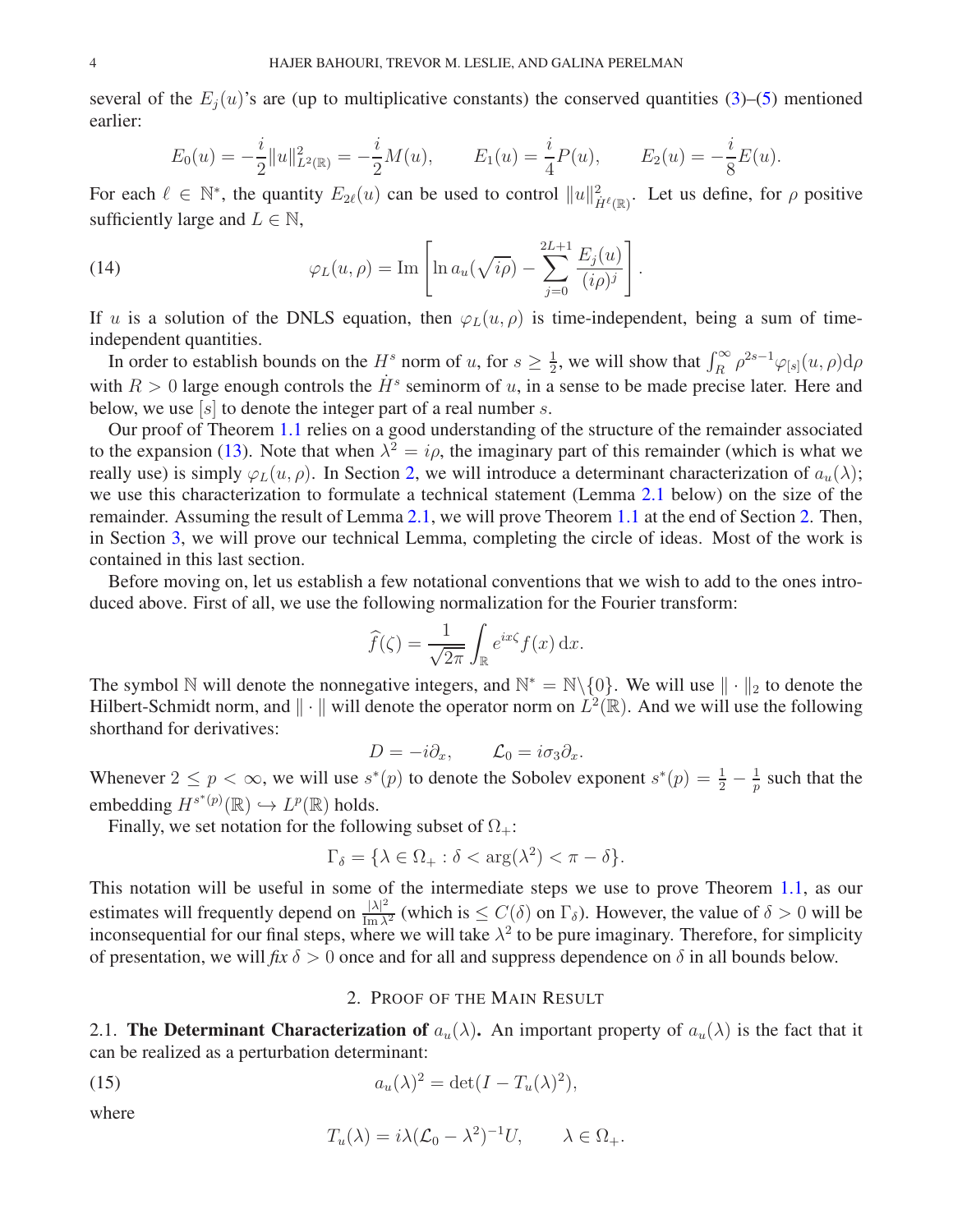The operator  $T_u(\lambda)$  is Hilbert-Schmidt, with

(16) 
$$
||T_u(\lambda)||_2^2 = \frac{|\lambda|^2}{\text{Im}(\lambda^2)} ||u||_{L^2(\mathbb{R})}^2.
$$

As a consequence of  $(15)$ , we may write<sup>[2](#page-4-0)</sup>

<span id="page-4-1"></span>(17) 
$$
\ln a_u(\lambda) = -\sum_{k=1}^{\infty} \frac{\text{Tr}(T_u(\lambda)^{2k})}{2k}, \quad \text{if } \|T_u(\lambda)\| < 1.
$$

This series will converge whenever  $\lambda \in \Gamma_{\delta}$  has large enough modulus; indeed, using the explicit kernel of  $(L_0 - \lambda^2)^{-1}$ , it can easily be shown that for any  $p > 2$ , we have

(18) 
$$
||T_u(\lambda)|| \lesssim \frac{|\lambda| ||u||_{L^p(\mathbb{R})}}{\text{Im}(\lambda^2)^{1-\frac{1}{p}}}, \qquad \lambda \in \Omega_+, u \in L^p(\mathbb{R}).
$$

In particular, we can find  $R_0 = R_0(||u||_{H^\frac{1}{3}(\mathbb{R})})$  such that  $||T_u(\lambda)|| \leq \frac{1}{2}$  for all  $\lambda \in \Gamma_\delta$  satisfying  $|\lambda|^2 \geq R_0$ . We will fix the notation  $R_0$  for use below.

<span id="page-4-2"></span>As we shall see later, each term of the series [\(17\)](#page-4-1) can be expanded in powers of  $\lambda^{-2}$ :

(19) 
$$
-\frac{\text{Tr}(T_u(\lambda)^{2k})}{2k} = \sum_{j=k-1}^{\infty} \frac{\mu_{j,k}(u)}{\lambda^{2j}}.
$$

According to [\(13\)](#page-2-2) and [\(17\)](#page-4-1), the  $E_i(u)$ 's should then satisfy

<span id="page-4-4"></span>(20) 
$$
E_j(u) = \sum_{k=1}^{j+1} \mu_{j,k}(u).
$$

We will use the following notation for the remainders after truncation of the expansions [\(17\)](#page-4-1) and [\(19\)](#page-4-2):

(21) 
$$
\ln a_u(\lambda) = -\sum_{k=1}^{2L+2} \frac{\text{Tr}(T_u(\lambda)^{2k})}{2k} + \tau_L^*(u, \lambda), \qquad L \in \mathbb{N};
$$

<span id="page-4-3"></span>(22) 
$$
-\frac{\text{Tr}(T_u(\lambda)^{2k})}{2k} = \sum_{j=k-1}^{2L+1} \frac{\mu_{j,k}(u)}{\lambda^{2j}} + \tau_L^k(u,\lambda), \qquad k \in \{1,\ldots,2L+2\}, L \in \mathbb{N}.
$$

The primary difficulty of the proof of Theorem [1.1—](#page-1-0)and indeed, the subject of Lemma [2.1—](#page-5-0)is the understanding of the size and structure of the remainder terms  $\tau_L^k(u, \lambda)$ , and to a lesser extent, the  $\mu_{j,k}(u)$ 's. On the other hand, for  $\lambda \in \Gamma_{\delta}$  with large enough modulus, it is easy to bound the  $\tau_L^*(u, \lambda)$ 's. For example, if  $||T_u(\lambda)|| \leq \frac{1}{2}$ , then

<span id="page-4-5"></span>
$$
|\tau_L^*(u,\lambda)| = \left|\ln a_u(\lambda) + \sum_{k=1}^{2L+2} \frac{\text{Tr}\, T_u^{2k}(\lambda)}{2k}\right| \le \sum_{k=2L+3}^{\infty} \|T_u(\lambda)\|^{2k-2} \|T_u(\lambda)\|_2^2
$$
  
(23)  

$$
\lesssim \|T_u(\lambda)\|^{4L+4} \|T_u(\lambda)\|_2^2 \lesssim \frac{\|u\|_{H^{s^*(p)}(\mathbb{R})}^{4L+4} \|u\|_{L^2(\mathbb{R})}^2}{|\lambda|^{(4L+4)(1-\frac{2}{p})}}, \quad 2 < p < \infty, \ s^*(p) = \frac{1}{2} - \frac{1}{p}.
$$

The following table summarizes the various relationships among the quantities introduced above and will be helpful to keep track of the numerology. More precise information about the  $\mu_{j,k}(u)$ 's and  $\tau_L^k(u, \lambda)$ 's will be provided below.

<span id="page-4-0"></span><sup>&</sup>lt;sup>2</sup>This series expansion of ln  $a_u(\lambda)$  is consistent with the definition [\(12\)](#page-2-3).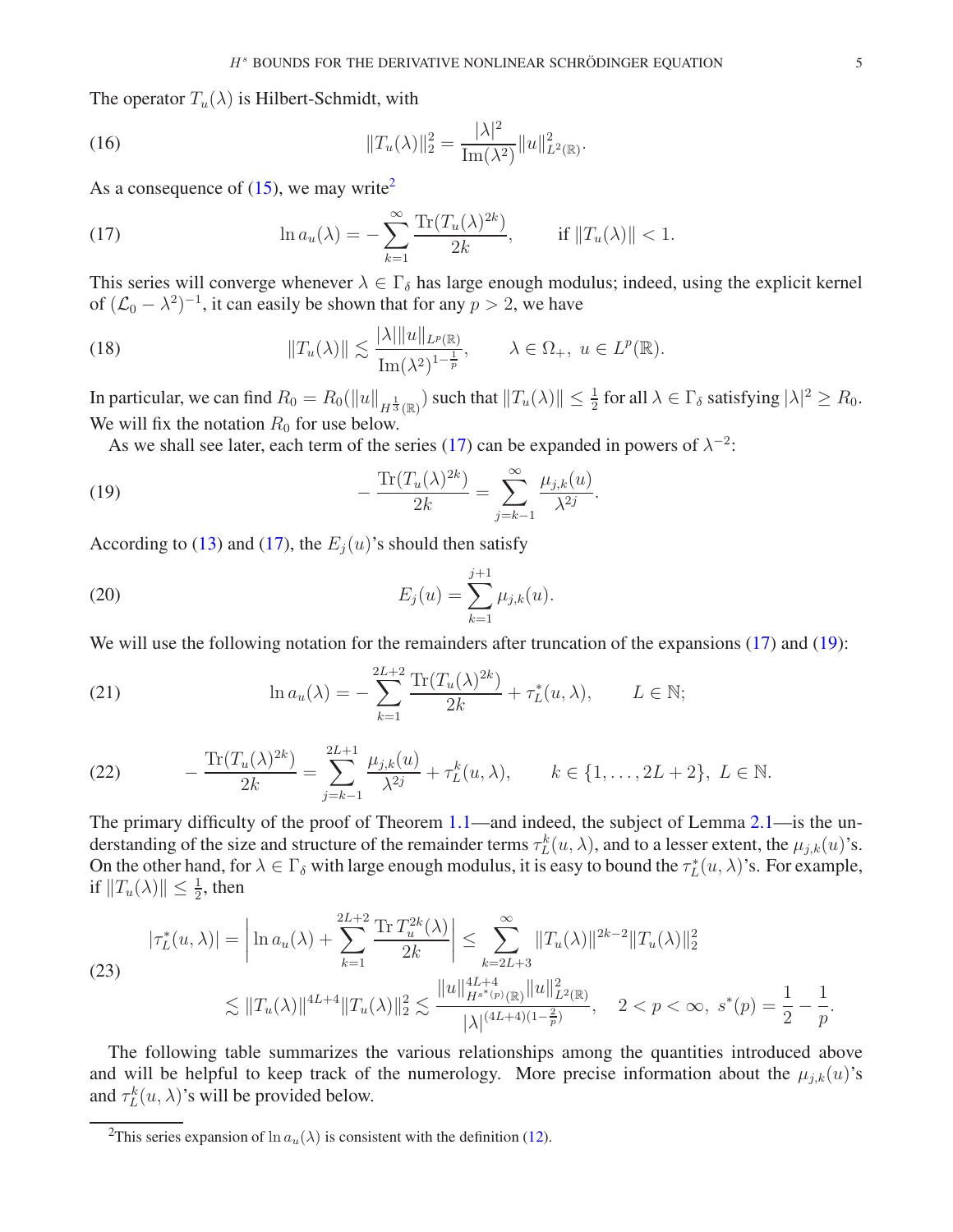

2.2. Structure of the Traces. In this section, we record all the information about the traces that we need in order to prove our main result. We deal first with the easy case of  $\text{Tr} T_u(\lambda)^2$ , about which we need more explicit information. A straightforward computation gives us

(24) 
$$
\operatorname{Tr} T_u^2(\lambda) = 2i\lambda^2 \int_{\mathbb{R}} \frac{|\widehat{u}(\zeta)|^2}{\zeta + 2\lambda^2} d\zeta.
$$

We determine the expansion of  $\text{Tr} T_u^2(\lambda)$  by simply substituting into [\(24\)](#page-5-1) the identity

<span id="page-5-1"></span>
$$
\frac{2\lambda^2}{\zeta + 2\lambda^2} = \sum_{j=0}^{2L+1} \left( -\frac{\zeta}{2\lambda^2} \right)^j + \frac{\zeta}{\zeta + 2\lambda^2} \left( \frac{\zeta}{2\lambda^2} \right)^{2L+1}, \qquad L \in \mathbb{N},
$$

to obtain

<span id="page-5-2"></span>
$$
(25) \quad -\frac{\operatorname{Tr} T_u^2(\lambda)}{2} = \sum_{j=0}^{2L+1} \frac{1}{\lambda^{2j}} \cdot \underbrace{\frac{i}{(-2)^{j+1}} \int_{\mathbb{R}} \zeta^j |\widehat{u}(\zeta)|^2 d\zeta}_{=: \mu_{j,1}(u)} - \underbrace{\frac{i}{4^{L+1} \lambda^{4L+2}} \int_{\mathbb{R}} \frac{\zeta^{2L+2} |\widehat{u}(\zeta)|^2}{\zeta + 2\lambda^2} d\zeta}_{=: \tau_L^1(u,\lambda)}, \qquad L \in \mathbb{N}.
$$

Now we state our main Lemma, which describes the structure of the other  $\mu_{j,k}(u)$ 's and  $\tau_L^k(u, \lambda)$ 's.

<span id="page-5-0"></span>**Lemma 2.1.** *For any*  $k \in \mathbb{N}^*$ ,  $L \in \mathbb{N}$ , the traces  $\text{Tr } T_u^{2k}(\lambda)$  admit the decomposition [\(22\)](#page-4-3). The  $\mu_{j,k}(u)$ 's and  $\tau_L^k(u, \lambda)$ 's satisfy the properties below, where for any  $n \in \mathbb{N}$  we denote  $\sigma(n) = \max\{n, \frac{1}{3}\}.$ 

• *Each*  $\mu_{i,k}(u)$  *is a homogeneous polynomial of degree* 2k *in* u,  $\overline{u}$ , and their derivatives; it is *homogeneous with respect to the natural scaling. We have*

<span id="page-5-3"></span>
$$
|\mu_{2\ell,2}(u)| \lesssim \|u\|_{H^{\sigma(\ell-1)}(\mathbb{R})}^3 \|u\|_{H^{\ell}(\mathbb{R})}, \qquad \ell \in \mathbb{N}^*,
$$
  
\n
$$
|\mu_{2\ell,k}(u)| \lesssim \|u\|_{H^{\sigma(\ell-1)}(\mathbb{R})}^{2k}, \qquad \ell \in \mathbb{N}^*, k \in \{3,\ldots,2\ell+1\},
$$
  
\n
$$
|\mu_{2\ell+1,k}(u)| \lesssim \|u\|_{H^{\ell}(\mathbb{R})}^{2k}, \qquad \ell \in \mathbb{N}^*, k \in \{2,\ldots,2\ell+2\}.
$$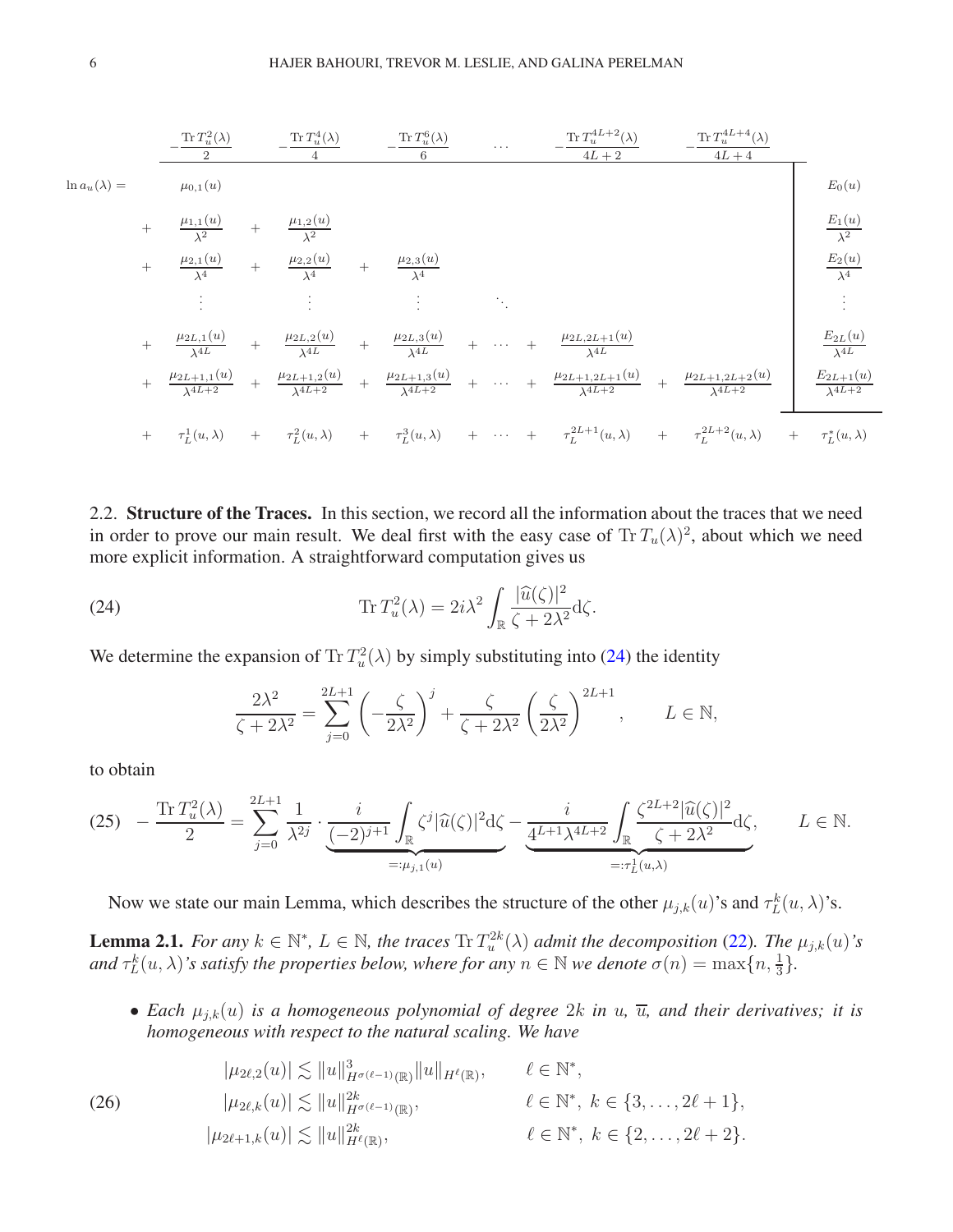• For  $|\lambda|^2 > R_0$ ,  $\lambda \in \Gamma_{\delta}$ , we have the following bounds:

<span id="page-6-4"></span>(27) 
$$
|\tau_L^2(u,\lambda)| \lesssim_{\alpha} \frac{\|u\|_{H^{\sigma(L)}(\mathbb{R})}^3 \|u\|_{H^{L+\alpha}(\mathbb{R})}}{|\lambda|^{4L+2+2\alpha}}, \qquad L \in \mathbb{N}, 0 \le \alpha < 1;
$$
  
(28) 
$$
|\tau_L^k(u,\lambda)| \lesssim \frac{\|u\|_{H^L(\mathbb{R})}^{2k}}{|\lambda|^{4L+4}}, \qquad L \in \mathbb{N}^*, k \in \{3,\dots,2L+2\}.
$$

<span id="page-6-5"></span>We postpone the proof of the Lemma until Section [3.](#page-8-0)

2.3. **Proof of Theorem [1.1.](#page-1-0)** In this section, we will prove Theorem [1.1,](#page-1-0) assuming the result of Lemma [2.1.](#page-5-0) For  $s \in \mathbb{N}^*$ , the conclusion follows easily from Lemma [2.1,](#page-5-0) together with [\(20\)](#page-4-4), [\(25\)](#page-5-2), and an induction argument; we provide the details presently. Actually, the case  $s = 1$  was already proved in the Introduction. Therefore, let us turn to our inductive hypothesis. For  $k = 1, \ldots, \ell - 1$ , we assume that the following bound holds.

(29) 
$$
\sup_{t \in \mathbb{R}} \|u(t)\|_{H^k(\mathbb{R})} \leq C(k, \|u_0\|_{H^k(\mathbb{R})}).
$$

We will prove that the same bound holds with  $k = \ell \geq 2$ .

First of all, for any integer  $\ell \geq 2$ , and any time t, we have

<span id="page-6-0"></span>
$$
||u(t)||_{\dot{H}^{\ell}(\mathbb{R})}^{2} = C(\ell)\mu_{2\ell,1}(u(t))
$$
 by (25)  
\n
$$
= C(\ell) \left[ E_{2\ell}(u(t)) - \sum_{k=2}^{2\ell+1} \mu_{2\ell,k}(u(t)) \right]
$$
 by (20)  
\n
$$
\leq C(\ell)E_{2\ell}(u_{0}) + \frac{1}{2}||u(t)||_{\dot{H}^{\ell}(\mathbb{R})}^{2} + C(\ell, ||u_{0}||_{H^{\ell-1}(\mathbb{R})}).
$$

To pass to the last line, we used time-independence of  $E_{2\ell}(u(t))$ , the bounds [\(26\)](#page-5-3), and our inductive hypothesis [\(29\)](#page-6-0) (with  $k = \ell - 1$ ). Finally, using that

$$
E_{2\ell}(u_0) = \sum_{k=1}^{2\ell+1} \mu_{2\ell,k}(u_0) \le C(\ell, \|u_0\|_{H^{\ell}(\mathbb{R})}),
$$

we get

$$
\sup_{t\in\mathbb{R}}\|u(t)\|_{\dot{H}^{\ell}(\mathbb{R})}\leq C(\ell,\|u_0\|_{H^{\ell}(\mathbb{R})}),
$$

which finishes the induction argument, and thus the proof of Theorem [1.1](#page-1-0) for  $s \in \mathbb{N}^*$ .

It remains to consider the situation where  $s \notin \mathbb{N}^*$ . We start by recording the characterization of  $\varphi_L(u, \rho)$ in terms of the remainders  $\tau_L^k(u, \sqrt{i \rho})$ , and we also set notation for the quadratic part of  $\varphi_L(u, \rho)$ . We also note that the case  $L = 0$  is included in the definition.

<span id="page-6-3"></span>(30) 
$$
\varphi_L(u,\rho) = \text{Im}\left[\ln a_u(\sqrt{ip}) - \sum_{j=0}^{2L+1} \frac{E_j(u)}{(ip)^j}\right] = \text{Im}\left[\sum_{k=1}^{2L+2} \tau_L^k(u, \sqrt{ip}) + \tau_L^*(u, \sqrt{ip})\right], \quad L \in \mathbb{N},
$$

<span id="page-6-1"></span>(31) 
$$
\varphi_{L,0}(u,\rho) = \text{Im } \tau_L^1(u, \sqrt{i\rho}) = \frac{(-1)^L}{2^{2L+1}\rho^{2L}} \int_{\mathbb{R}} \frac{\zeta^{2L+2}|\widehat{u}(\zeta)|^2}{\zeta^2 + 4\rho^2} d\zeta,
$$
  $L \in \mathbb{N}.$ 

The conclusion of Theorem [1.1](#page-1-0) for noninteger  $s \geq \frac{1}{2}$  will be deduced from the following two Lemmas. **Lemma 2.2.** *Suppose*  $u \in \mathcal{S}(\mathbb{R})$ *,*  $s > 0$ *,*  $s \notin \mathbb{N}^*$ *, and*  $R > 0$ *. Then the following comparison holds.* 

<span id="page-6-6"></span><span id="page-6-2"></span>
$$
(32) \qquad \int_{\mathbb{R}_+} \rho^{2s-1} |\varphi_{[s],0}(u,\rho)| d\rho \lesssim_s \|u\|_{\dot{H}^s(\mathbb{R})}^2 \lesssim_s \int_R^{\infty} \rho^{2s-1} |\varphi_{[s],0}(u,\rho)| d\rho + R^{2(s-[s])} \|u\|_{\dot{H}^{[s]}(\mathbb{R})}^2.
$$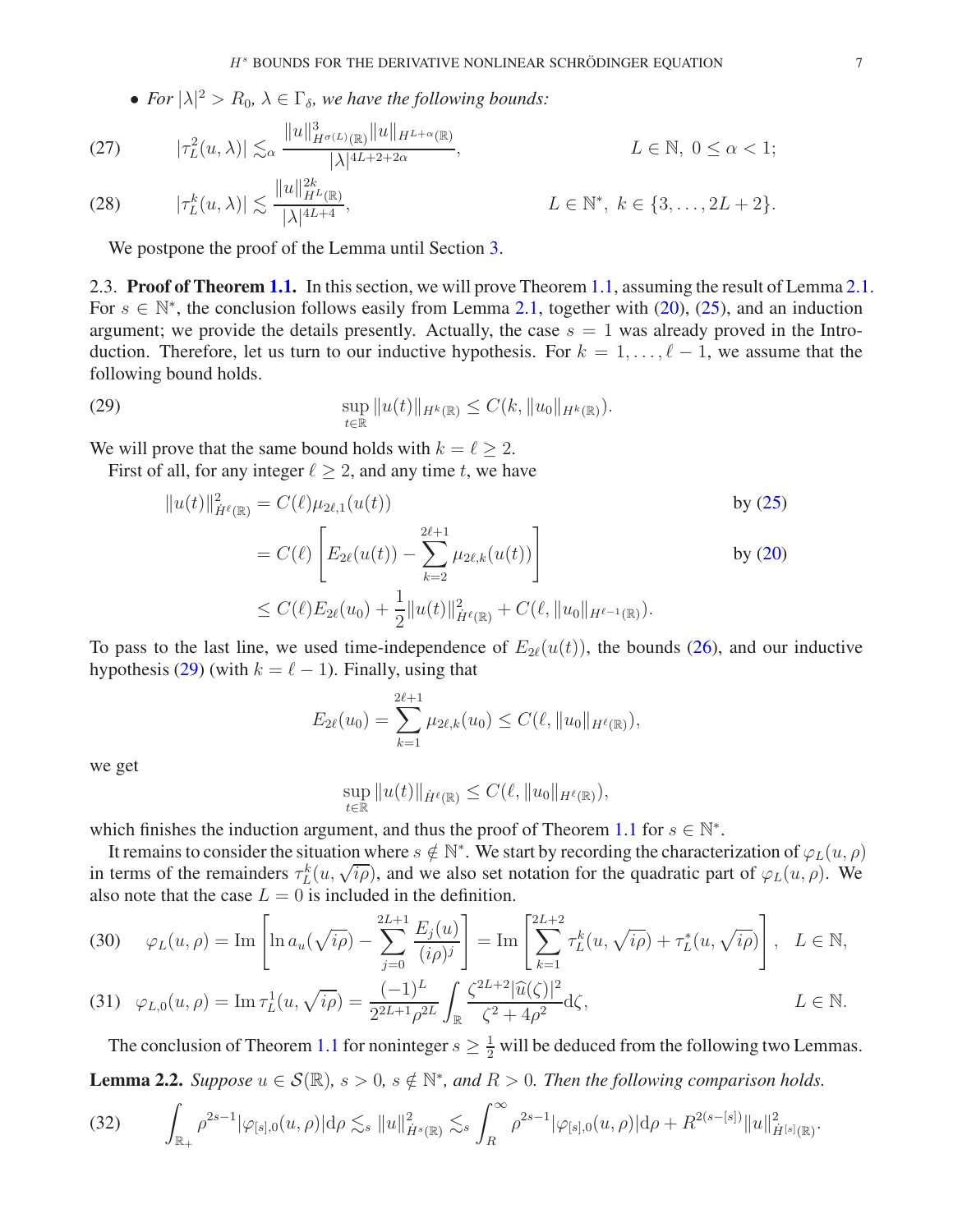*Proof.* Let us define the function  $f_{\nu} : \mathbb{R} \to \mathbb{R}$ , for  $0 < \nu < 1$ , by  $f_{\nu}(z) = \frac{|z|^{2\nu-1}}{1+z^2}$  $\frac{|z|^{2\nu-1}}{1+z^2}$ . Note that  $f_{\nu} \in L^1(\mathbb{R})$ for this range of  $\nu$ .

We make a direct substitution of the formula [\(31\)](#page-6-1) for  $\varphi_{[s],0}(u,\rho)$  into the left side of [\(32\)](#page-6-2), then we switch the order of integration. Continuing the computation yields

$$
\int_{R}^{\infty} \rho^{2s-1} |\varphi_{[s],0}(u,\rho)| d\rho = \frac{1}{2^{2[s]+1}} \int_{\mathbb{R}} \zeta^{2[s]+2} |\widehat{u}(\zeta)|^2 \int_{R}^{\infty} \frac{\rho^{2(s-[s])-1}}{\zeta^2 + 4\rho^2} d\rho d\zeta
$$
  

$$
= \frac{1}{2^{2s+1}} \int_{\mathbb{R}} |\zeta|^{2s} |\widehat{u}(\zeta)|^2 \int_{\frac{2R}{|\zeta|}}^{\infty} f_{s-[s]}(z) dz d\zeta
$$
  

$$
= \frac{1}{4^{s+1}} \|f_{s-[s]}\|_{L^1(\mathbb{R})} \|u\|_{\dot{H}^s(\mathbb{R})}^2 - \frac{1}{2} \int_{\mathbb{R}} \left|\frac{\zeta}{2}\right|^{2s} |\widehat{u}(\zeta)|^2 \int_{0}^{\frac{2R}{|\zeta|}} f_{s-[s]}(z) dz d\zeta.
$$

We estimate the second term on the right by means of the trivial replacement  $\frac{1}{1+z^2} \leq 1$ :

$$
\frac{1}{2} \int_{\mathbb{R}} \left| \frac{\zeta}{2} \right|^{2s} |\widehat{u}(\zeta)|^2 \int_0^{\frac{2R}{|\zeta|}} f_{s-[s]}(z) dz d\zeta \le \frac{1}{2} \int_{\mathbb{R}} \left| \frac{\zeta}{2} \right|^{2s} |\widehat{u}(\zeta)|^2 \int_0^{\frac{2R}{|\zeta|}} z^{2(s-[s])-1} dz d\zeta = \frac{R^{2(s-[s])}}{s-[s]} \cdot \frac{\|u\|_{\dot{H}^{[s]}(\mathbb{R})}^2}{4^{[s]+1}}.
$$

The comparison [\(32\)](#page-6-2) follows.  $\Box$ 

<span id="page-7-0"></span>**Lemma 2.3.** *Suppose*  $u \in \mathcal{S}(\mathbb{R})$ ,  $s > 0$ ,  $s \notin \mathbb{N}^*$ . *Denoting*  $\beta = \max\{[s], \frac{s + [s] + 1}{4([s] + 1)}, \frac{1}{3}$  $\frac{1}{3}$ , we have

(33) 
$$
|\varphi_{[s]}(u,\rho)-\varphi_{[s],0}(u,\rho)|\leq \frac{C(s,\|u\|_{H^{\beta}(\mathbb{R})})}{\rho^{s+[s]+1}}(\|u\|_{H^s(\mathbb{R})}+1), \quad \forall \rho\geq R_0.
$$

*Proof.* Choose  $p > 2$  to solve  $2([s] + 1)(1 - \frac{2}{p})$  $\frac{2}{p}$ ) = s + [s] + 1. (Note that  $s^*(p) = \frac{s + [s] + 1}{4([s] + 1)}$  for this choice of p.) Then for  $\rho > R_0$ , we have

$$
\begin{split}\n|\varphi_{[s]}(u,\rho)-\varphi_{[s],0}(u,\rho)| &\leq \sum_{k=2}^{2[s]+2} |\tau_{[s]}^k(u,\sqrt{i\rho})| + |\tau_{[s]}^*(u,\sqrt{i\rho})| & \qquad \text{by (30), (31)} \\
&\leq C(s) \bigg[ \frac{\|u\|_{H^{\beta}(\mathbb{R})}^3 \|u\|_{H^s(\mathbb{R})}}{\rho^{s+[s]+1}} + \sum_{k=3}^{2[s]+2} \frac{\|u\|_{H^{[s]}(\mathbb{R})}^{2k}}{\rho^{2[s]+2}} + \frac{\|u\|_{H^{s*(\rho)}(\mathbb{R})}^{4[s]+4}}{\rho^{(2[s]+2)(1-\frac{2}{p})}} &\qquad \text{by (27), (28), (23)} \\
&\leq \frac{C(s, \|u\|_{H^{\beta}(\mathbb{R})})}{\rho^{s+[s]+1}} (\|u\|_{H^s(\mathbb{R})} + 1).\n\end{split}
$$

In the second line, we understand the sum over k to be empty if  $[s] = 0$ .

The conclusion of Theorem [1.1](#page-1-0) for noninteger  $s \geq \frac{1}{2}$  $\frac{1}{2}$  follows from Lemmas [2.2](#page-6-6) and [2.3,](#page-7-0) the timeindependence of the quantity  $\varphi_{[s]}(u, \rho)$  for solutions of the DNLS equation, and the bound

<span id="page-7-1"></span>(34) 
$$
\sup_{t\in\mathbb{R}}||u(t)||_{H^{\beta}(\mathbb{R})}\leq C(\beta,||u_0||_{H^{\beta}(\mathbb{R})}),
$$

where  $\beta = \max\{[s], \frac{s+[s]+1}{4([s]+1)}, \frac{1}{3}$  $\frac{1}{3}$  is as in the statement of Lemma [2.3.](#page-7-0) The bound [\(34\)](#page-7-1) follows from our induction argument if  $s > 1$  and from the result of Harrop-Griffiths, Killip, and Visan [\[9\]](#page-19-18) if  $\frac{1}{2} \le s < 1$ .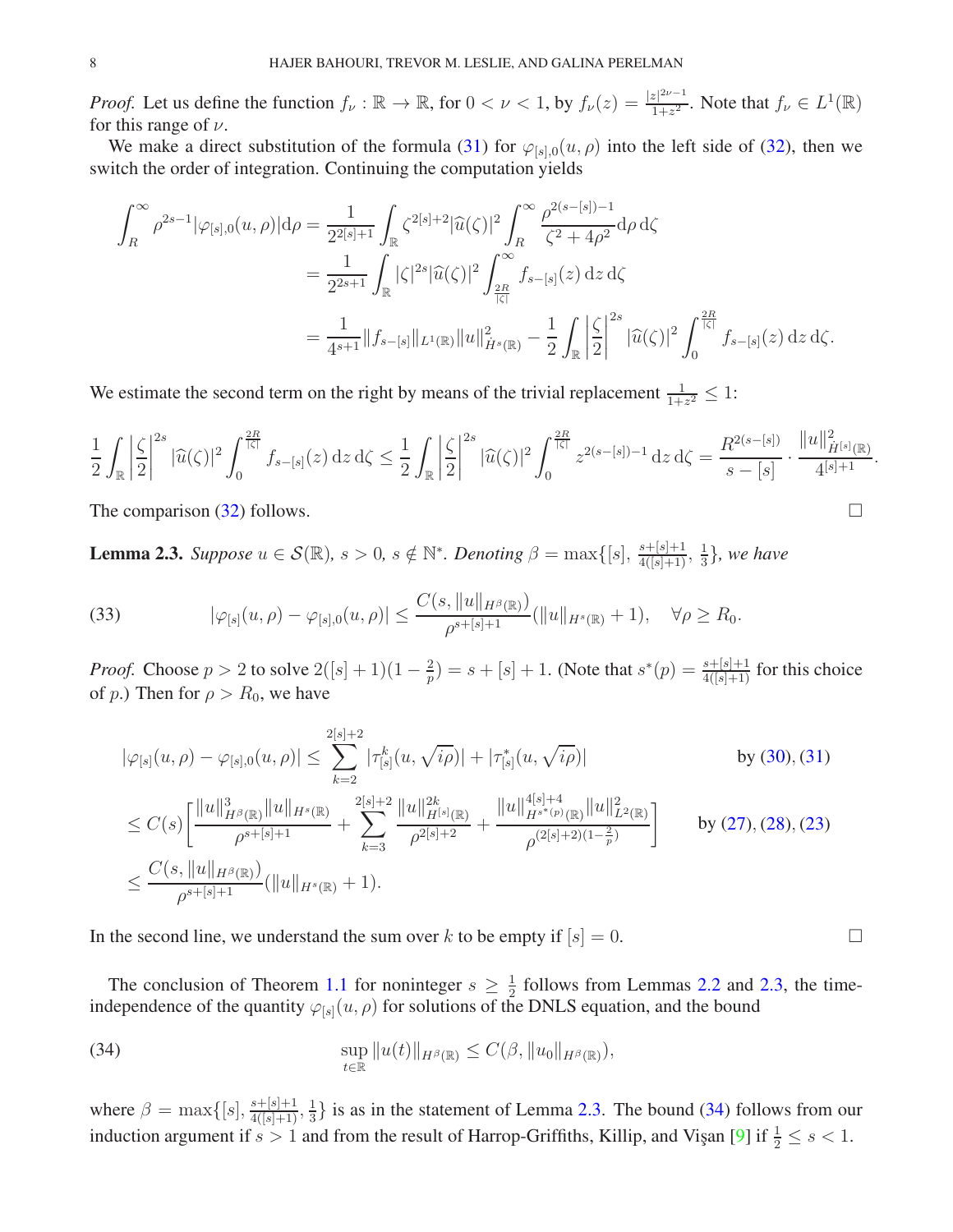Let us give the remaining details of the proof of Theorem [1.1](#page-1-0) presently. For any  $t \in \mathbb{R}$ , we have

$$
||u(t)||_{\dot{H}^{s}(\mathbb{R})}^{2} \lesssim_{s} \int_{R_{0}}^{\infty} \rho^{2s-1} |\varphi_{[s],0}(u(t),\rho)| d\rho + R_{0}^{2(s-[s])} ||u(t)||_{H^{[s]}(\mathbb{R})}^{2}
$$
  
\n
$$
\leq C(s) \int_{R_{0}}^{\infty} \rho^{2s-1} |\varphi_{[s]}(u(t),\rho)| d\rho + C(s,R_{0},||u(t)||_{H^{\beta}(\mathbb{R})})(||u(t)||_{H^{s}(\mathbb{R})} + 1)
$$
  
\n
$$
\leq C(s) \int_{R_{0}}^{\infty} \rho^{2s-1} |\varphi_{[s]}(u_{0},\rho)| d\rho + C(s,||u_{0}||_{H^{s}(\mathbb{R})})(||u(t)||_{H^{s}(\mathbb{R})} + 1)
$$
  
\n
$$
\leq \frac{1}{2} ||u(t)||_{H^{s}(\mathbb{R})}^{2} + C(s,||u_{0}||_{H^{s}(\mathbb{R})}),
$$

which establishes the desired conclusion. Note that the first line in the calculation above is simply the upper bound in Lemma [2.2.](#page-6-6) To pass from the first line to the second, we use Lemma [2.3,](#page-7-0) followed by the lower bound of Lemma [2.2.](#page-6-6) We use [\(34\)](#page-7-1) and the time independence of  $\varphi_{[s]}(u(t), \rho)$  to pass to the third line. Finally, we justify the last line by noting that

$$
\int_{R_0}^{\infty} \rho^{2s-1} |\varphi_{[s]}(u_0, \rho)| d\rho \lesssim_s C(s, \|u_0\|_{H^s(\mathbb{R})}),
$$

<span id="page-8-0"></span>which follows from an application of Lemma [2.3,](#page-7-0) followed by the lower bound in Lemma [2.2.](#page-6-6)

## 3. PROOF OF LEMMA [2.1](#page-5-0)

3.1. **Outline of the Proof.** In this section, we expand each  $\text{Tr}(T_u^{2k}(\lambda))$  in powers of  $\lambda^{-2}$ , up to a specified order, and we establish bounds on the remainders, in order to prove our key Lemma [2.1.](#page-5-0) In Sec-tion [3.2,](#page-9-0) we consider the case  $L = 0$ , which is easy to treat explicitly but does not fit naturally into our argument for the other cases. When  $L \geq 1$ , we follow the strategy of [\[5\]](#page-19-19), deducing the expansions of the traces from the expansion of the resolvent  $L_u(\lambda)^{-1}$ . The relationship between  $T_u(\lambda)$  and  $L_u(\lambda)$  is the following:

(35) 
$$
L_u(\lambda) = (\mathcal{L}_0 - \lambda^2)(I - T_u(\lambda)).
$$

Therefore,

<span id="page-8-1"></span>(36) 
$$
L_u(\lambda)^{-1} = (I - T_u(\lambda))^{-1} (\mathcal{L}_0 - \lambda^2)^{-1} = \sum_{n=0}^{\infty} \underbrace{T_u(\lambda)^n (\mathcal{L}_0 - \lambda^2)^{-1}}_{=: \mathcal{R}_n}, \qquad ||T_u(\lambda)|| < 1.
$$

The point is that

<span id="page-8-2"></span>(37) 
$$
T_u^{2k}(\lambda) = i\lambda \mathcal{R}_{2k-1}U.
$$

Thus, the part of  $L_u^{-1}(\lambda)$  that is of relevance to us is  $\mathcal{R}_{2k-1}$ , i.e., the term in the expansion [\(36\)](#page-8-1) that is homogeneous of degree  $2k - 1$  in  $u, \overline{u}$ . In particular, we seek an expansion of  $\lambda \mathcal{R}_{2k-1}$  in powers of  $\lambda^{-2}$ , up to order  $\lambda^{4L+2}$  for a given  $L \in \mathbb{N}^*$ , and a good understanding of the remainder term.

Our strategy will be to examine the symbol  $R(x,\zeta)$  of the pseudodifferential operator  $L_u(\lambda)^{-1}$ . In Sec-tion [3.3,](#page-9-1) we will expand the diagonal and antidiagonal parts  $R^d(x,\zeta)$  and  $R^a(x,\zeta)$  of  $R(x,\zeta)$  in powers of  $\lambda^{-2}$ , determining recursively the form of each term of the expansion. Homogeneity considerations will then give us the desired expansion of  $\lambda \mathcal{R}_{2k-1}$  (and thus of Tr  $T_u^{2k}(\lambda)$ ) in powers of  $\lambda^{-2}$ . In Sec-tion [3.4,](#page-12-0) we identify the  $\mu_{i,k}(u)$ 's from [\(22\)](#page-4-3) and separate them from the remainder term. In Section [3.5](#page-15-0) we estimate the remainder term, finishing the proof of the Lemma. The final Section [3.6](#page-18-3) consists of the proof by induction of a technical result stated in Section [3.3.1,](#page-10-0) on the form of the terms of the expansions for  $R^d$  and  $R^a$ .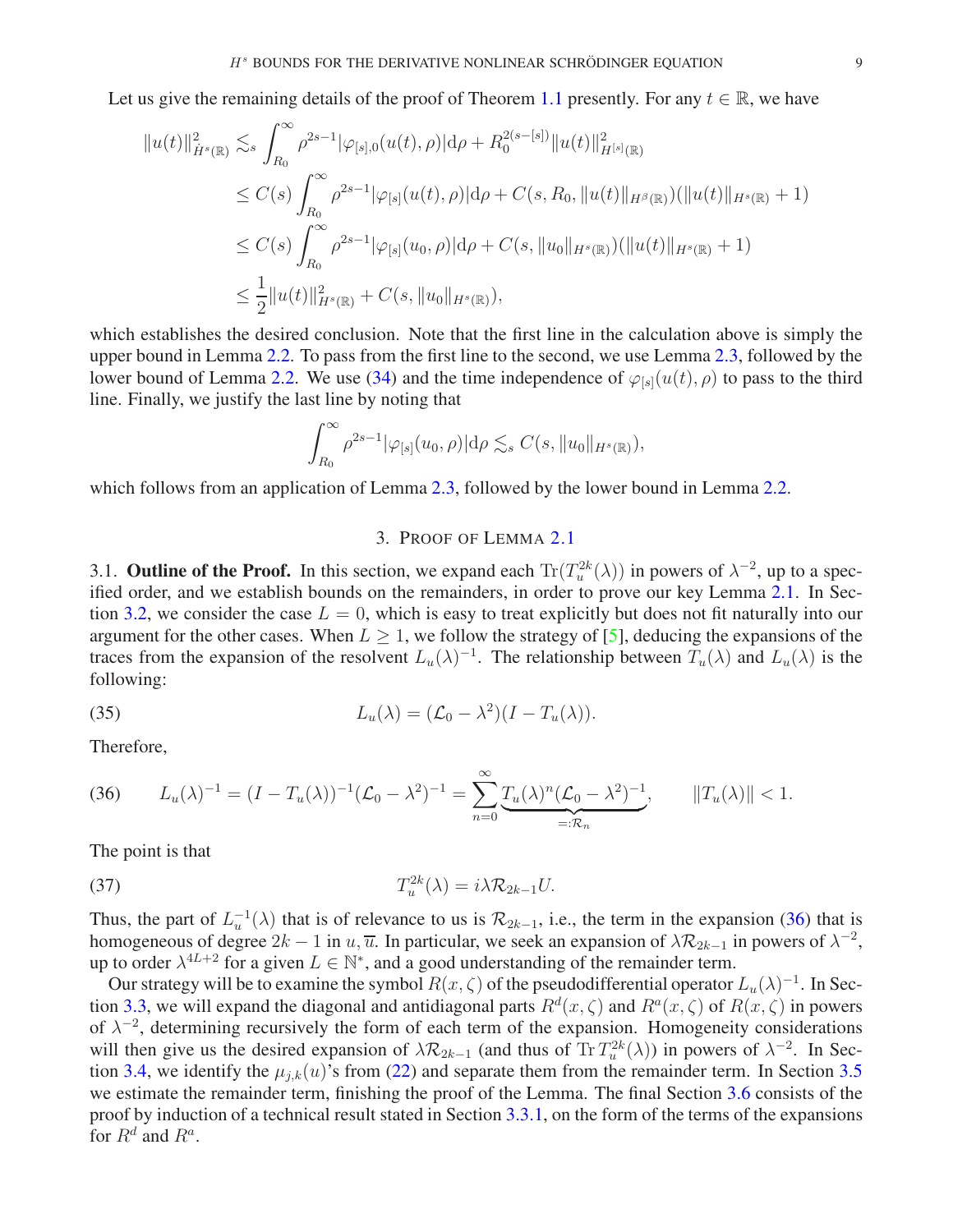<span id="page-9-0"></span>3.2. Case  $L = 0$ . Let us note first of all that the desired decomposition in the case  $L = 0$  reads

$$
\ln a_u(\lambda) = \underbrace{[\mu_{0,1}(u) + \lambda^{-2}\mu_{1,1}(u) + \tau_0^1(u,\lambda)]}_{=-\frac{1}{2}\text{Tr}\,T_u^2(\lambda)} + \underbrace{[\lambda^{-2}\mu_{1,2}(u) + \tau_0^2(u,\lambda)]}_{=-\frac{1}{4}\text{Tr}\,T_u^4(\lambda)} + \tau_0^*(u,\lambda).
$$

(See the table in Section [2.1.](#page-3-2)) The only term which we have not already understood is  $\tau_0^2(u, \lambda)$ ; in order to treat it, we decompose  $T_u^4(\lambda)$  explicitly as follows. A computation (the details of which are contained, for instance, in [\[2\]](#page-18-0)) tells us that

$$
\operatorname{Tr} T_u^4(\lambda) = i(2\lambda^2)^2 \int_{\mathbb{R}} \overline{u}(x) \big( (D + 2\lambda^2)^{-1} u(x) \big)^2 (D - 2\lambda^2)^{-1} \overline{u}(x) \, dx.
$$

Then, making a few simple manipulations, we can bring the right side of the equation above into the following form.

$$
\operatorname{Tr} T_u^4(\lambda) = \frac{i}{-2\lambda^2} \int_{\mathbb{R}} \overline{u}(x) \left[ u(x) - (D + 2\lambda^2)^{-1} Du(x) \right]^2 \left[ \overline{u}(x) - (D - 2\lambda^2)^{-1} D \overline{u}(x) \right] dx
$$
  
\n
$$
= -\frac{i}{2\lambda^2} \left[ \int_{\mathbb{R}} |u(x)|^4 dx - \int_{\mathbb{R}} |u|^2 u(x) (D - 2\lambda^2)^{-1} D \overline{u}(x) dx - 2 \int_{\mathbb{R}} |u|^2 \overline{u}(x) (D + 2\lambda^2)^{-1} Du(x) dx \right.
$$
  
\n
$$
+ 2 \int_{\mathbb{R}} |u(x)|^2 (D + 2\lambda^2)^{-1} Du(x) (D - 2\lambda^2)^{-1} D \overline{u}(x) dx + \int_{\mathbb{R}} ((D + 2\lambda^2)^{-1} Du(x))^2 \overline{u}(x)^2 dx
$$
  
\n
$$
- \int_{\mathbb{R}} \overline{u}(x) ((D + 2\lambda^2)^{-1} Du(x))^2 ((D - 2\lambda^2)^{-1} D \overline{u}(x)) dx \right]
$$
  
\n
$$
= -\frac{4}{\lambda^2} \underbrace{\left[ \frac{i}{8} ||u||_{L^4(\mathbb{R})}^4 \right]}_{= \mu_{1,2}(u)} - 4\tau_0^2(u, \lambda).
$$

To estimate  $\tau_0^2(u, \lambda)$ , we use the following simple Lemma, the proof of which we omit.

**Lemma 3.1.** *The following estimates hold, for*  $\lambda \in \Gamma_{\delta}$ *.* 

• *If*  $0 \leq \alpha_1 \leq \alpha_2 \leq 1$ *, then* 

(38) 
$$
\| (D \pm 2\lambda^2)^{-1}Du\|_{\dot{H}^{\alpha_1}(\mathbb{R})} \lesssim_{\alpha_2-\alpha_1} \frac{\|u\|_{\dot{H}^{\alpha_2}(\mathbb{R})}}{(2\operatorname{Im}(\lambda^2))^{\alpha_2-\alpha_1}}, \quad \forall u \in H^{\alpha_2}(\mathbb{R}).
$$

• *If*  $2 \leq p < \infty$ *, then* 

(39) 
$$
\|(D \pm 2\lambda^2)^{-1}Du\|_{L^p(\mathbb{R})} \lesssim_p \|u\|_{H^{s^*(p)}(\mathbb{R})}, \quad \forall u \in H^{s^*(p)}(\mathbb{R}).
$$

We estimate one of the terms defining  $\tau_0^2(u, \lambda)$  explicitly; the others can be dealt with in an entirely similar way.

$$
\left| \frac{1}{\lambda^2} \int_{\mathbb{R}} \overline{u}(x) ((D + 2\lambda^2)^{-1} D u(x))^2 ((D - 2\lambda^2)^{-1} D \overline{u}(x)) dx \right|
$$
  

$$
\leq \frac{1}{|\lambda|^2} \|u\|_{L^6(\mathbb{R})} \| (D + 2\lambda^2)^{-1} D u \|_{L^6(\mathbb{R})}^2 \| (D - 2\lambda^2)^{-1} D \overline{u} \|_{L^2(\mathbb{R})} \lesssim_{\alpha} \frac{\|u\|_{H^{\frac{1}{3}}(\mathbb{R})}^3 \|u\|_{H^{\alpha}(\mathbb{R})}}{|\lambda|^{2+2\alpha}}.
$$

We conclude that  $\tau_0^2(u, \lambda)$  satisfies the required bound, finishing the case  $L = 0$ .

## <span id="page-9-1"></span>3.3. Expanding the Resolvent.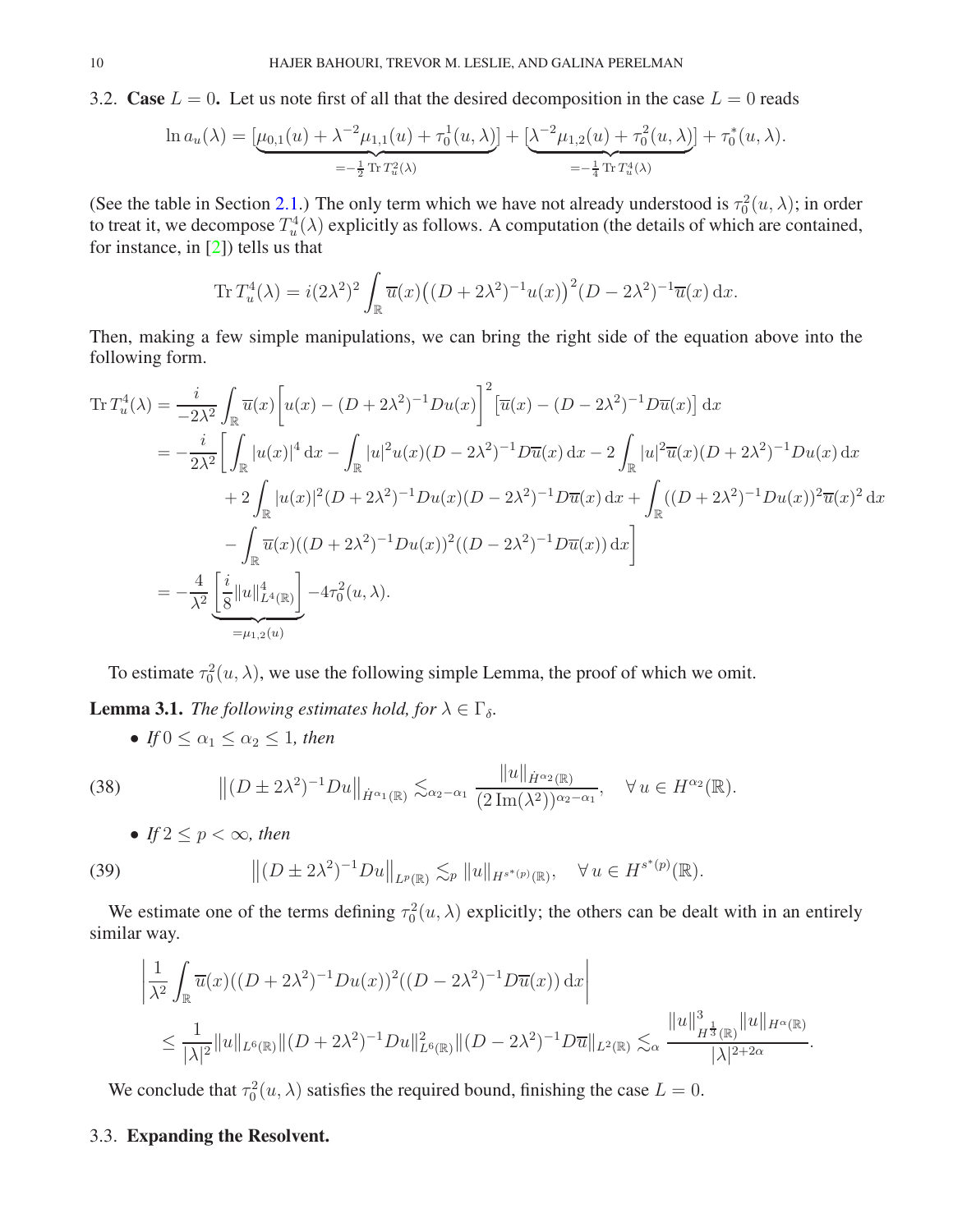<span id="page-10-0"></span>3.3.1. *Formal Expansion of*  $R^a$  *and*  $R^d$ . As stated above, for  $L \ge 1$  we seek an expansion of the symbol of  $L<sub>u</sub><sup>-1</sup>(\lambda)$ , in powers of  $\lambda<sup>-2</sup>$ . That is, we seek to understand  $R(x,\zeta)$  in the expression

(40) 
$$
L_u^{-1}(\lambda)f = \frac{1}{\sqrt{2\pi}} \int d\zeta e^{ix\zeta} R(x,\zeta)\widehat{f}(\zeta).
$$

The identity  $L_u(\lambda)R(x, D) = I$  implies

(41) 
$$
i\sigma_3 \partial_x R(x,\zeta) - (\zeta \sigma_3 + \lambda^2)R(x,\zeta) - i\lambda U(x)R(x,\zeta) = I.
$$

Introducing the new variable  $p = \frac{\zeta}{\lambda^2}$ , this reads

(42) 
$$
i\sigma_3 \partial_x R(x,\zeta) - \lambda^2 (p\sigma_3 + 1)R(x,\zeta) - i\lambda U(x)R(x,\zeta) = I.
$$

We split R into its diagonal and antidiagonal parts  $R^d$  and  $R^a$ , respectively,

<span id="page-10-1"></span>
$$
R(x,\zeta) = R^{d}(x,\zeta) + R^{a}(x,\zeta),
$$

and we also split equation [\(42\)](#page-10-1) accordingly:

(43) 
$$
i\sigma_3 \partial_x R^d(x,\zeta) - \lambda^2 (p\sigma_3 + 1) R^d(x,\zeta) - i\lambda U(x) R^a(x,\zeta) = I;
$$

(44) 
$$
i\sigma_3 \partial_x R^a(x,\zeta) - \lambda^2 (p\sigma_3 + 1) R^a(x,\zeta) - i\lambda U(x) R^d(x,\zeta) = 0.
$$

Setting the notation

<span id="page-10-3"></span><span id="page-10-2"></span>
$$
R^{d}(x,\zeta) = \sum_{k\geq 0} \frac{1}{\lambda^{2+2k}} R_{k}^{d}(x,p), \qquad R^{a}(x,\zeta) = \sum_{k\geq 0} \frac{1}{\lambda^{3+2k}} R_{k}^{a}(x,p),
$$

we rewrite  $(43)$  and  $(44)$  in expanded form:

<span id="page-10-6"></span>(45) 
$$
I = -(p\sigma_3 + 1)R_0^d + \sum_{k=1}^{\infty} \frac{i\sigma_3 \partial_x R_{k-1}^d - (p\sigma_3 + 1)R_k^d - iUR_{k-1}^a}{\lambda^{2k}};
$$

<span id="page-10-7"></span>(46) 
$$
0 = -(p\sigma_3 + 1)R_0^a - iUR_0^d + \sum_{k=1}^{\infty} \frac{i\sigma_3 \partial_x R_{k-1}^a - (p\sigma_3 + 1)R_k^a - iUR_k^d}{\lambda^{2k}}.
$$

We thus obtain the recursive system  $(47)$ – $(49)$  below.

<span id="page-10-4"></span>(47) 
$$
R_0^d(x,p) = -\frac{p\sigma_3 - 1}{p^2 - 1}, \qquad R_0^a(x,p) = -\frac{iU}{p^2 - 1},
$$

<span id="page-10-8"></span>(48) 
$$
R_k^d(x,p) = \frac{1}{p^2 - 1} \big[ -iUR_{k-1}^a(x,p) + i\partial_x R_{k-1}^d(x,p)\sigma_3 \big] (p\sigma_3 - 1), \qquad k \ge 1,
$$

<span id="page-10-5"></span>(49) 
$$
R_k^a(x, p) = \frac{1}{p^2 - 1} \left[ i U R_k^d(x, p) + i \partial_x R_{k-1}^a(x, p) \sigma_3 \right] (p \sigma_3 + 1)
$$

$$
= \frac{1}{p^2 - 1} \left[ U^2 R_{k-1}^a(x, p) - U \partial_x R_{k-1}^d(x, p) \sigma_3 + i \partial_x R_{k-1}^a(x, p) \sigma_3 (p \sigma_3 + 1) \right],
$$

$$
k \ge 1.
$$

Note that we used the formula for  $R_k^d(x, p)$  to pass to the second line in the formula for  $R_k^a(x, p)$ . We also used several times the fact that  $\sigma_3 A = -A\sigma_3$  for any antidiagonal matrix.

We use the computations above to clarify the form of the  $R_k^d$ 's and  $R_k^a$ 's; the precise statement is contained in the following Lemma.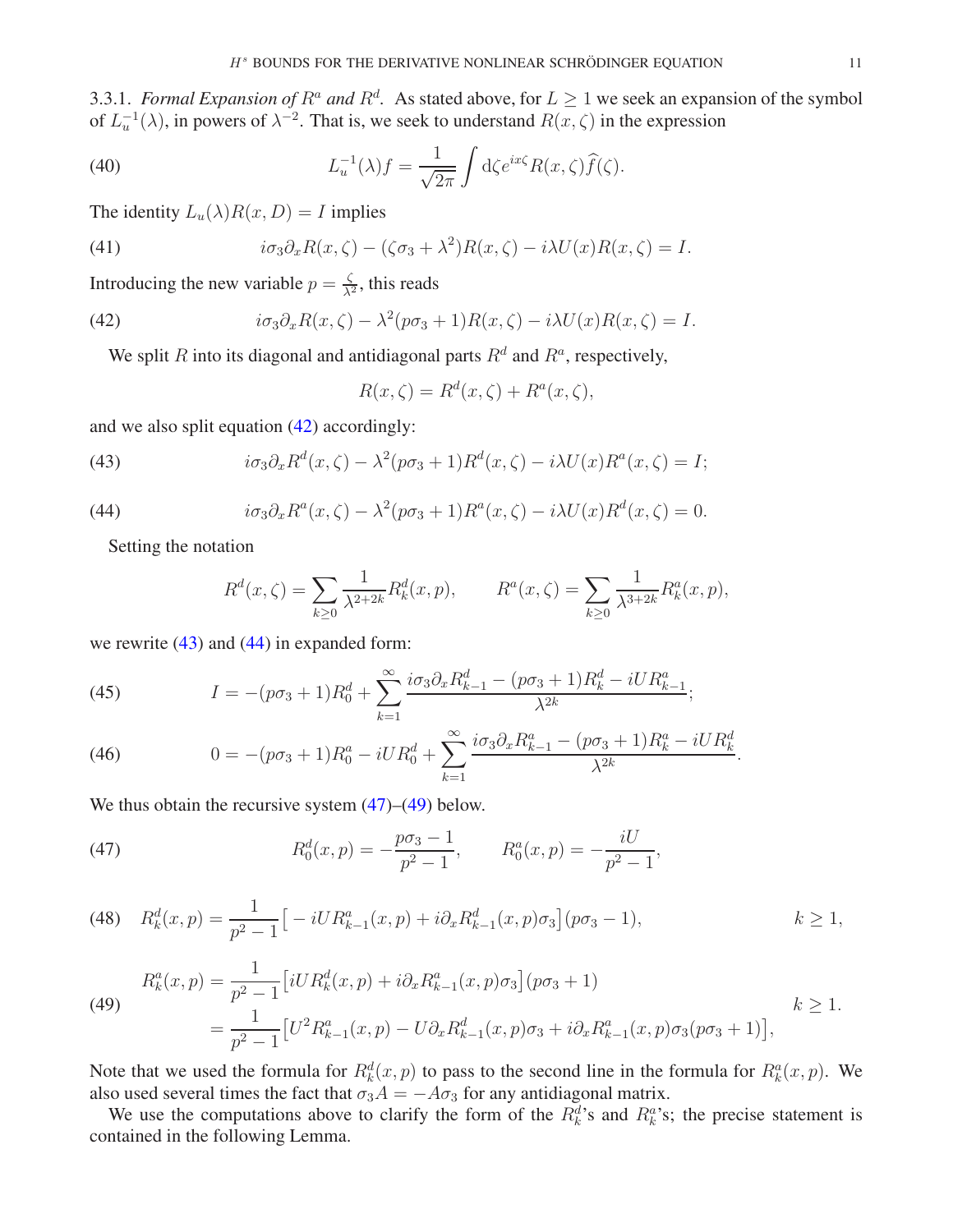<span id="page-11-0"></span>**Lemma 3.2.** *The*  $R_k^d$ 's and  $R_k^a$ 's take the following form:

(50) 
$$
R_k^d(x,p) = \sum_{r=1}^k R_{k,r}^d(x,p), \qquad k \ge 1,
$$

(51) 
$$
R_k^a(x,p) = \sum_{r=0}^k R_{k,r}^a(x,p), \qquad k \ge 0,
$$

where the entries of the  $R^d_{k,r}$ 's and  $R^a_{k,r}$ 's are homogeneous polynomials of degrees  $2r$  and  $2r + 1$ , *respectively, in*  $u, \overline{u}$ *, and their derivatives. More specifically, setting*  $Q_\gamma = \partial_x^{\gamma_1} U \cdots \partial_x^{\gamma_n} U$ *, for*  $\gamma \in \mathbb{N}^n$ *, we have*

<span id="page-11-3"></span>(52) 
$$
R_{k,r}^d(x,p) = \frac{1}{(p^2-1)^{k+1}} \sum_{\substack{\gamma \in \mathbb{N}^{2r} \\ |\gamma|=k-r}} Q_{\gamma}(x) P_{|\gamma|}(p) (p\sigma_3 - 1),
$$

<span id="page-11-4"></span>(53) 
$$
R_{k,r}^a(x,p) = \frac{1}{(p^2-1)^{k+1}} \sum_{\substack{\gamma \in \mathbb{N}^{2r+1} \\ |\gamma|=k-r}} Q_{\gamma}(x) P_{|\gamma|}(p).
$$

*Here and below we use the notation*  $P_n$  *to denote any diagonal matrix whose diagonal entries are polynomials in* p *having degree at most* n*.*

We postpone the proof of this Lemma until Section [3.6,](#page-18-3) so as not to interrupt the flow of ideas.

3.3.2. *The Truncated Expansion, and a Formula for*  $\mathcal{R}_{2m-1}$ . For a fixed  $N \in \mathbb{N}^*$ , we set the following notation. (Later we will set  $N = 2L$ .)

<span id="page-11-1"></span>(54)  

$$
R^{(N)}(x,p) = \underbrace{\sum_{k=0}^{N} \frac{R_k^d(x,p)}{\lambda^{2+2k}}}_{=:R_d^{(N)}(x,p)} + \underbrace{\sum_{k=0}^{N-1} \frac{R_k^a(x,p)}{\lambda^{3+2k}}}_{=:R_a^{(N)}(x,p)} \\
= \underbrace{\frac{R_0^d(x,p)}{\lambda^2}}_{=:R_{d,0}^{(N)}(x,p)} + \sum_{r=1}^{N} \underbrace{\sum_{k=r}^{N} \frac{R_{k,r}^d(x,p)}{\lambda^{2+2k}}}_{=:R_{d,r}^{(N)}(x,p)} + \sum_{r=0}^{N-1} \underbrace{\sum_{k=r}^{N-1} \frac{R_{k,r}^a(x,p)}{\lambda^{3+2k}}}_{=:R_{a,r}^{(N)}(x,p)}.
$$

The symbol  $R^{(N)}(x, p)$  is a truncated expansion of  $R(x, p)$  in inverse powers of  $\lambda$ , having diagonal and antidiagonal parts  $R_d^{(N)}$  $d_d^{(N)}$ ,  $R_a^{(N)}$ , respectively. The point of this definition is that, using Lemma [3.2,](#page-11-0) we know that  $R_{d,r}^{(N)}$  is homogeneous of degree  $2r$  in  $u, \overline{u}$ , and their derivatives, while  $R_{a,r}^{(N)}$  is homogeneous of degree  $2r + 1$  in these quantities. Expanding  $R^{(N)}$  according to [\(54\)](#page-11-1) and applying the recursive identities [\(45\)](#page-10-6)–[\(46\)](#page-10-7), we see that  $R^{(N)}(x, p)$  satisfies

$$
[i\sigma_3\partial_x - \lambda^2(p\sigma_3 + 1) - i\lambda U(x)]R^{(N)}(x,p) = I + Y^{(N)}(x,p),
$$

where  $Y^{(N)}(x, p) = Y_d^{(N)}$  $Y_d^{(N)}(x,p) + Y_a^{(N)}(x,p),$ 

<span id="page-11-2"></span>
$$
Y_d^{(N)}(x,p) = \frac{1}{\lambda^{2+2N}} i\sigma_3(\partial_x R_N^d)(x,p), \quad Y_a^{(N)}(x,p) = -\frac{1}{\lambda^{1+2N}} R_N^a(x,p)(p\sigma_3 - 1).
$$

This implies

(55) 
$$
L_u^{-1}(\lambda) = R^{(N)}(x, \lambda^{-2}D) - L_u^{-1}(\lambda)Y^{(N)}(x, \lambda^{-2}D).
$$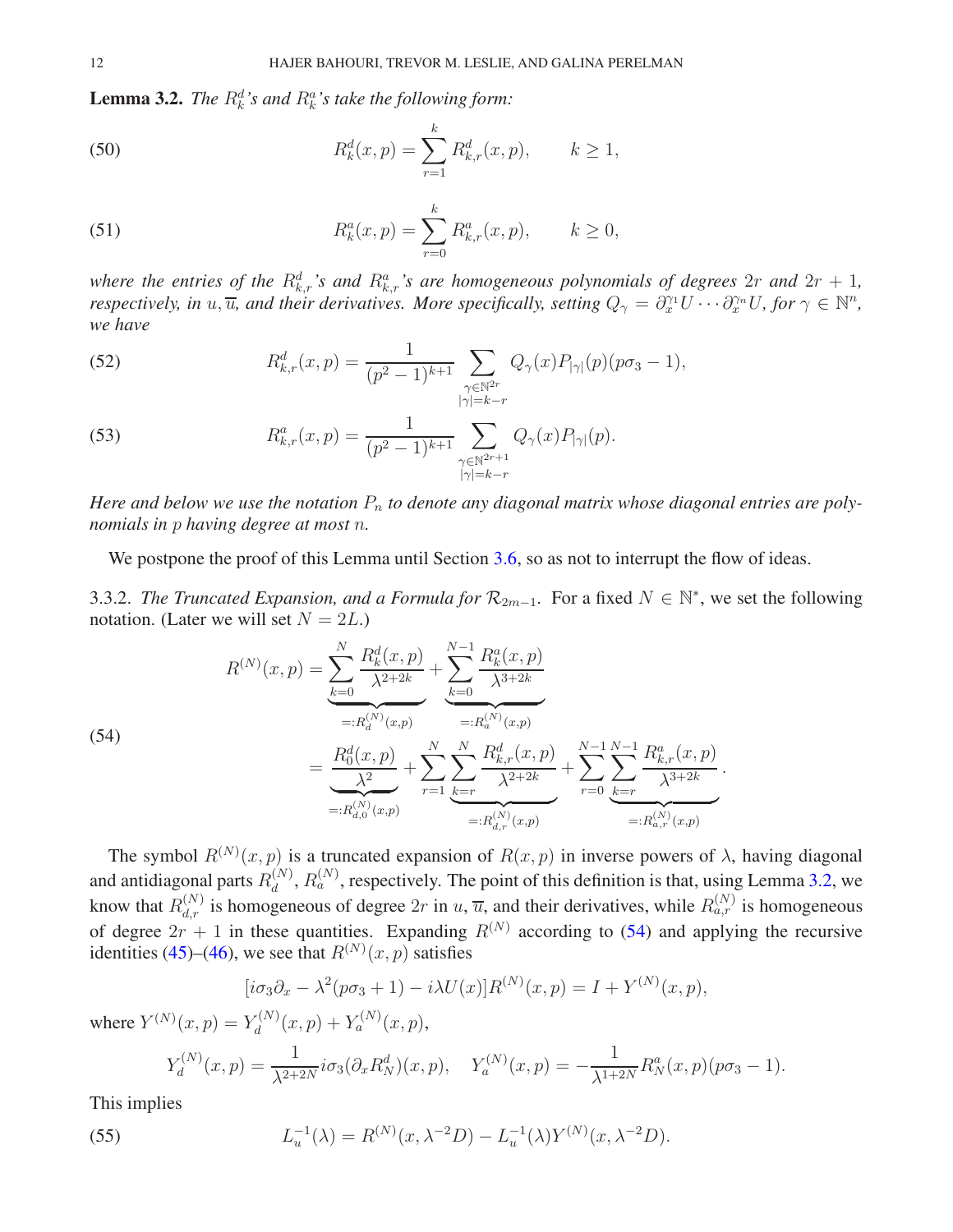Recall that  $\mathcal{R}_{2m-1}$  is the term in the expansion [\(36\)](#page-8-1) which is homogeneous of order  $2m-1$  in  $u, \overline{u}$ , and their derivatives. On the other hand, the portion of  $R^{(N)}$  which is of this homogeneity is precisely  $R_{a,m}^{(N)}$  $\binom{N}{a,m-1}$ . Combining these considerations with [\(55\)](#page-11-2), we see that  $\mathcal{R}_{2m-1}$  is the difference between  $R_{a,m}^{(N)}$  $\binom{n}{a,m-1}$  and the part of  $L_u^{-1}(\lambda)Y^{(N)}(x, \lambda^{-2}D)$  that is homogeneous of degree  $2m-1$  in  $u, \overline{u}$ , and their derivatives. Using the expansion  $(36)$  to isolate this part, we obtain:

$$
\mathcal{R}_{2m-1} = R_{a,m-1}^{(N)}(x,\lambda^{-2}D) - \frac{1}{\lambda^{2+2N}} \sum_{\substack{k+r'=m-1\\k\geq 0, 1\leq r'\leq N}} T_u(\lambda)^{2k+1} (\mathcal{L}_0 - \lambda^2)^{-1} (\mathcal{L}_0 R_{N,r'}^d)(x,\lambda^{-2}D)
$$
\n
$$
-\frac{1}{\lambda^{1+2N}} \sum_{\lambda=1}^N T_u(\lambda)^{2k} (\mathcal{L}_0 - \lambda^2)^{-1} R_{N,r'}^a(x,\lambda^{-2}D)(\lambda^{-2} \mathcal{L}_0 + 1).
$$

<span id="page-12-1"></span>(56)

$$
-\frac{1}{\lambda^{1+2N}}\sum_{\substack{k+r'=m-1\\k\geq 0,\ 0\leq r'\leq N}}T_u(\lambda)^{2k}(\mathcal{L}_0-\lambda^2)^{-1}R_{N,r'}^a(x,\lambda^{-2}D)(\lambda^{-2}\mathcal{L}_0+1).
$$

<span id="page-12-0"></span>3.4. Extracting the  $\mu_{j,m}(u)$ 's. Combining [\(56\)](#page-12-1) with [\(37\)](#page-8-2), [\(54\)](#page-11-1), and pulling out inverse powers of  $\lambda$ , we easily find the following formula for Tr  $T_u^{2m}(\lambda)$  with  $m \ge 2$ , truncated at  $N = 2L$ .

<span id="page-12-3"></span>
$$
\begin{split} \text{Tr}(T_u^{2m}(\lambda)) &= \sum_{j=m-1}^{2L-1} \frac{1}{\lambda^{2j+2}} \text{Tr}[iUR_{j,m-1}^a(x,\lambda^{-2}D)] \\ &+ \sum_{\substack{k+r=m-1\\k\geq 0,\ 1\leq r\leq 2L}} \frac{(-1)^k}{\lambda^{4L+4+2k}} \text{Tr}\left[ (U(\lambda^{-2}\mathcal{L}_0 - 1)^{-1})^{2k+2} (\mathcal{L}_0 R_{2L,r}^d)(x,\lambda^{-2}D) \right] \\ &+ \sum_{\substack{k+r=m-1\\k\geq 0,\ 0\leq r\leq 2L}} \frac{i(-1)^{k+1}}{\lambda^{4L+2+2k}} \text{Tr}\left[ (U(\lambda^{-2}\mathcal{L}_0 - 1)^{-1})^{2k+1} R_{2L,r}^a(x,\lambda^{-2}D)(\lambda^{-2}\mathcal{L}_0 + 1) \right]. \end{split}
$$

We will refer to the three sums above as I, II, and III, respectively.

We now identify the coefficients  $\mu_{i,m}(u)$ 's and verify that they satisfy the properties claimed in Lemma [2.1.](#page-5-0) The claimed homogeneity properties will be clear from the formulas that we derive be-low; we will just need to verify the bounds [\(26\)](#page-5-3). The latter are also straightforward to verify but will require us to use the structure of the  $R_{k,r}^d$ 's and  $R_{k,r}^a$ 's from [\(52\)](#page-11-3)–[\(53\)](#page-11-4).

The first sum has the form

$$
-2m \sum_{j=m-1}^{2L-1} \frac{\mu_{j,m}(u)}{\lambda^{2j}}
$$

with

<span id="page-12-2"></span>(58) 
$$
\mu_{j,m}(u) = -\frac{i}{2m\lambda^2} \text{Tr} \left[ U R_{j,m-1}^a(x, \lambda^{-2} D) \right]
$$

$$
= -\frac{i}{4m\pi} \sum_{\substack{\gamma \in \mathbb{N}^{2m-1} \\ |\gamma| = j - (m-1)}} \text{Tr} \left[ \int U(x) Q_\gamma(x) dx \int \frac{P_{|\gamma|}(\frac{\zeta}{\lambda^2})}{((\frac{\zeta}{\lambda^2})^2 - 1)^{j+1}} \frac{d\zeta}{\lambda^2} \right].
$$

Note that 'Tr' denotes an operator trace in the first line, whereas it refers to the  $2 \times 2$  matrix trace in the second and third lines. We will use the notation 'Tr' similarly in what follows without further comment.

Since  $\lambda$  is presumed to lie in  $\Gamma_{\delta}$ , a comparison of the degrees in the numerator and denominator ensures that the integrals over  $\zeta$  are finite and their values are independent of  $\lambda$ . The total number of derivatives in the x-integrals is  $j - (m - 1)$ , and we distribute these so that the highest order of the derivatives that fall on a single U is as small as possible. We list the bounds on  $\mu_{j,m}(u)$  according to m and the parity of j. In each case below,  $\ell$  is a strictly positive integer.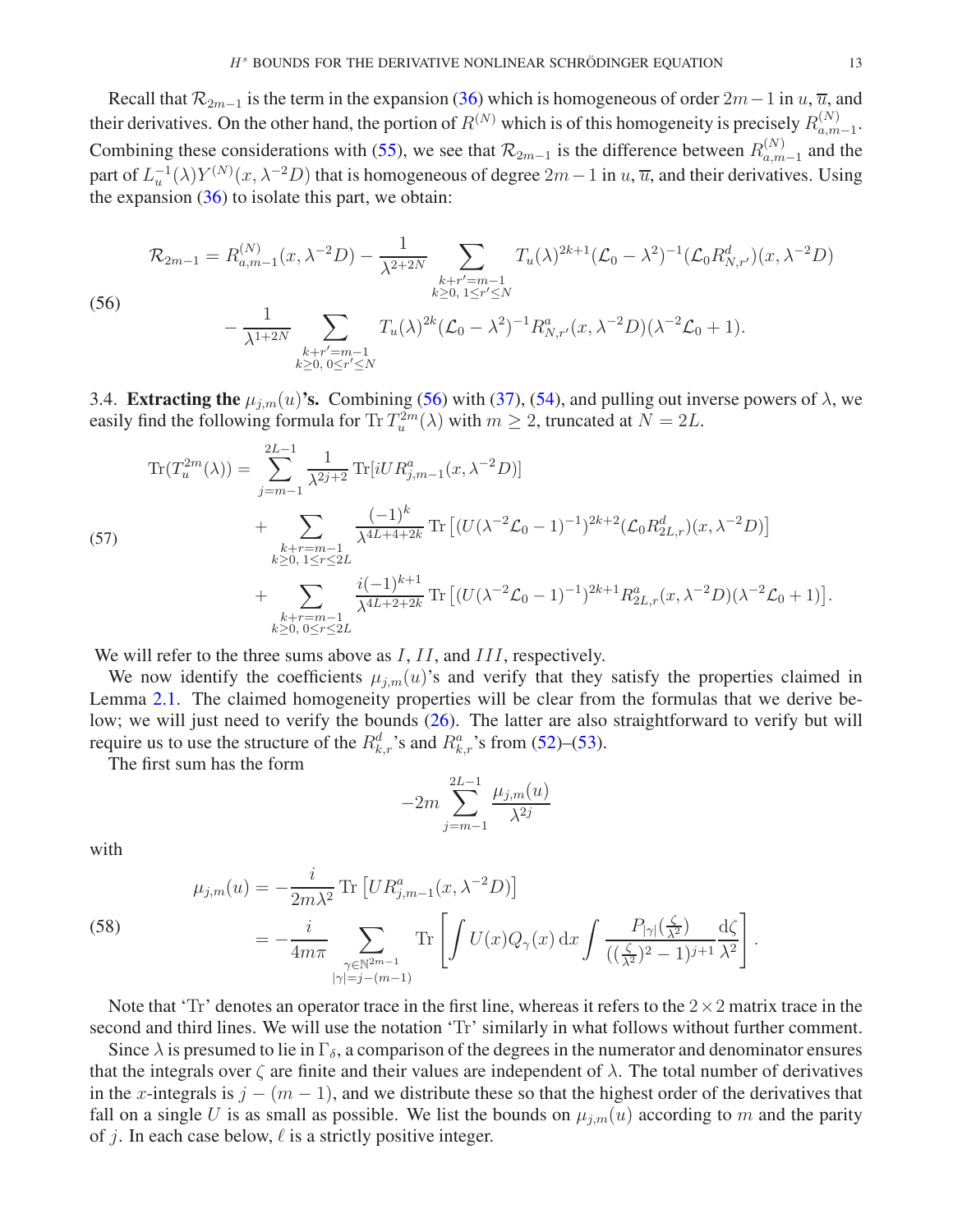• If  $j = 2\ell$  is even and  $m = 2$ , then there are  $2\ell - 1$  derivatives; thus

$$
|\mu_{2\ell,2}(u)| \lesssim \|u\|_{H^{\ell}(\mathbb{R})} \|u\|_{H^{\sigma(\ell-1)}(\mathbb{R})}^3,
$$

where we recall the notation  $\sigma(n) = \max\{n, \frac{1}{3}\}.$ 

• If  $j = 2\ell$  is even and  $m \geq 3$ , then there are at most  $2(\ell - 1)$  total derivatives. This establishes the following bounds:

$$
|\mu_{2,3}(u)| \lesssim ||u||_{H^{\frac{1}{3}}(\mathbb{R})}^{6},
$$
  

$$
|\mu_{2\ell,m}(u)| \lesssim ||u||_{H^{\ell-1}(\mathbb{R})}^{2m}, \qquad \ell \geq 2, m \in \{3, \ldots, 2\ell+1\}.
$$

• If  $j = 2\ell + 1$  is odd and  $m \ge 2$ , then there are at most  $2\ell$  derivatives, so  $|\mu_{2\ell+1,m}(u)| \lesssim ||u||_{H^{\ell}(\mathbb{R})}^{2m}$ .

Let us remark that the formula [\(58\)](#page-12-2) determines  $\mu_{j,m}(u)$  for all  $m \geq 2$  and all  $j \geq m-1$ , not just for those  $\mu_{j,m}(u)$ 's that appear in the sum *I*. Therefore, the above bounds on the  $\mu_{j,m}(u)$ 's complete our proof of the estimates [\(26\)](#page-5-3). However, in order to determine the remainders  $\tau_L^m(u, \lambda)$ , we still need to extract  $\mu_{2L,m}(u)$  and  $\mu_{2L+1,m}(u)$  from the sums II and III. To this end, we remove the parts of II and III which are of order  $\lambda^{-4L}$  and  $\lambda^{-4L-2}$ ; these will correspond to  $\mu_{2L,m}(u)$  and  $\mu_{2L+1,m}(u)$ , respectively. We deal first with  $\mu_{2L,m}(u)$ ; the only term expected to be relevant is the  $k = 0$  term in III, namely

<span id="page-13-1"></span>(59) 
$$
-\frac{i}{\lambda^{4L+2}} \text{Tr} \left[ U(\lambda^{-2} \mathcal{L}_0 - 1)^{-1} R_{2L,m-1}^a(x, \lambda^{-2} D)(\lambda^{-2} \mathcal{L}_0 + 1) \right].
$$

To extract the part of this expression that is really of order  $\lambda^{-4L}$ , we commute the operator  $(\lambda^{-2} \mathcal{L}_0 - 1)^{-1}$ with  $R_{2L,m-1}^a(x, \lambda^{-2}D)$ . We will have to do something similar several times below, so let us pause to write down a more general formula. Let A denote an antidiagonal operator with symbol  $A(x, \zeta)$  and similarly let B denote a diagonal operator with symbol  $B(x, \zeta)$ . Then a simple application of the product rule gives the following operator identities.

<span id="page-13-0"></span>(60) 
$$
A(\mathcal{L}_0 + \lambda^2)^{-1} = -(\mathcal{L}_0 - \lambda^2)^{-1}A + (\mathcal{L}_0 - \lambda^2)^{-1}(\mathcal{L}_0 A)(\mathcal{L}_0 + \lambda^2)^{-1};
$$

<span id="page-13-5"></span>(61) 
$$
B(\mathcal{L}_0 - \lambda^2)^{-1} = (\mathcal{L}_0 - \lambda^2)^{-1}B + (\mathcal{L}_0 - \lambda^2)^{-1}(\mathcal{L}_0 B)(\mathcal{L}_0 - \lambda^2)^{-1}.
$$

Using [\(60\)](#page-13-0) with  $A = R_{2L,m-1}^a$ , the expression [\(59\)](#page-13-1) becomes

<span id="page-13-2"></span>(62) 
$$
\frac{i}{\lambda^{4L+2}} \text{Tr}\left[UR_{2L,m-1}^a(x,\lambda^{-2}D)\right] - \frac{i}{\lambda^{4L+4}} \text{Tr}\left[U(\lambda^{-2}\mathcal{L}_0 - 1)^{-1}(\mathcal{L}_0 R_{2L,m-1}^a)(x,\lambda^{-2}D)\right].
$$

To extract  $\mu_{2L+1,m}(u)$ , we need to determine the part of II and III that is of order  $2L + 1$  in  $\lambda^{-2}$ . There are three quantities we need to consider:

• The second term in  $(62)$ :

(63) 
$$
-\frac{i}{\lambda^{4L+4}} \text{Tr} \left[ U(\lambda^{-2} \mathcal{L}_0 - 1)^{-1} (\mathcal{L}_0 R_{2L,m-1}^a)(x, \lambda^{-2} D) \right]
$$

<span id="page-13-4"></span><span id="page-13-3"></span>• The  $k = 0$  term in  $II$ :

(64) 
$$
\frac{1}{\lambda^{4L+4}} \text{Tr} \left[ (U(\lambda^{-2} \mathcal{L}_0 - 1)^{-1})^2 (\mathcal{L}_0 R_{2L,m-1}^d)(x, \lambda^{-2} D) \right]
$$

<span id="page-13-6"></span>• The  $k = 1$  term in  $III$ :

(65) 
$$
\frac{i}{\lambda^{4L+4}} \text{Tr} \left[ (U(\lambda^{-2} \mathcal{L}_0 - 1)^{-1})^3 R_{2L, m-2}^a(x, \lambda^{-2} D) (\lambda^{-2} \mathcal{L}_0 + 1) \right].
$$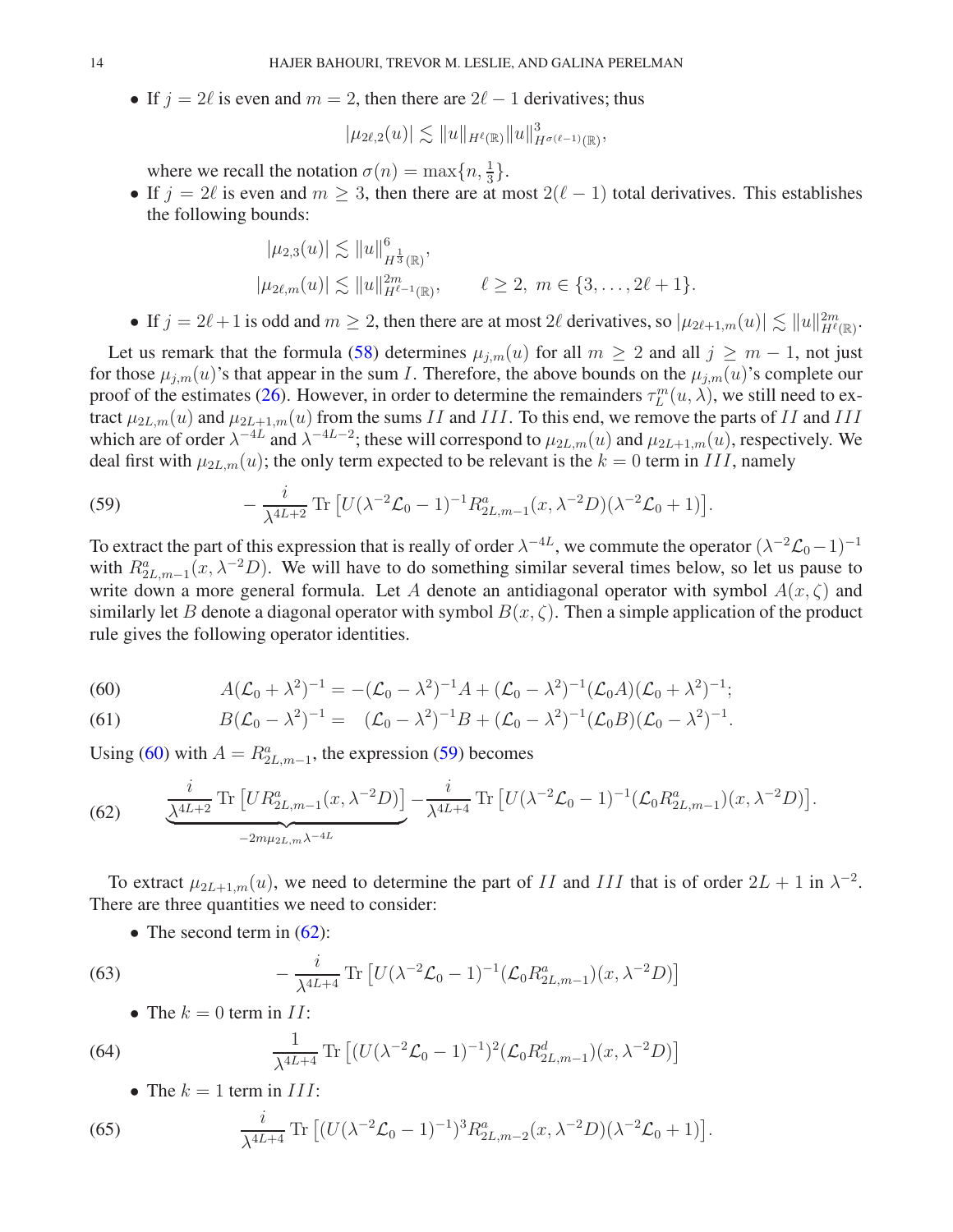We deal with each of these in turn, denoting their contributions to  $\mu_{2L+1,m}$  by  $\mu_{2L+1,m}^{(1)}$ ,  $\mu_{2L+1,m}^{(2)}$ , and  $\mu_{2L+1,m}^{(3)}$ , respectively. To put [\(63\)](#page-13-3) in the desired form, we simply apply [\(60\)](#page-13-0) again, this time with  $A = \mathcal{L}_0 R_{2L,m-1}^a$ . The result is

<span id="page-14-1"></span>(66) 
$$
\frac{i}{\lambda^{4L+4}} \text{Tr} \left[ U(\mathcal{L}_0 R^a_{2L,m-1})(x, \lambda^{-2} D)(\lambda^{-2} \mathcal{L}_0 + 1)^{-1} \right] - \frac{i}{\lambda^{4L+6}} \text{Tr} \left[ U(\lambda^{-2} \mathcal{L}_0 - 1)^{-1} (D^2 R^a_{2L,m-1})(x, \lambda^{-2} D)(\lambda^{-2} \mathcal{L}_0 + 1)^{-1} \right]
$$

Thus

$$
\mu_{2L+1,m}^{(1)} = -\frac{i}{2m\lambda^2} \text{Tr} \left[ U(\mathcal{L}_0 R_{2L,m-1}^a)(x, \lambda^{-2} D)(\lambda^{-2} \mathcal{L}_0 + 1)^{-1} \right].
$$

Next, we look at [\(64\)](#page-13-4). We perform two commutations, using  $A = U$  in [\(60\)](#page-13-0), then  $B = U^2$  in [\(61\)](#page-13-5) to obtain

<span id="page-14-0"></span>(67)  
\n
$$
[U(\lambda^{-2}\mathcal{L}_0 - 1)^{-1}]^2 = -(\lambda^{-4}D^2 - 1)^{-1}U^2
$$
\n
$$
+ \lambda^{-2}(\lambda^{-2}\mathcal{L}_0 + 1)^{-1}(\mathcal{L}_0U)(\lambda^{-2}\mathcal{L}_0 - 1)^{-1}U(\lambda^{-2}\mathcal{L}_0 - 1)^{-1}
$$
\n
$$
- \lambda^{-2}(\lambda^{-4}D^2 - 1)^{-1}(\mathcal{L}_0U^2)(\lambda^{-2}\mathcal{L}_0 - 1)^{-1}.
$$

Substituting this into [\(64\)](#page-13-4) yields

<span id="page-14-2"></span>
$$
-\frac{1}{\lambda^{4L+4}} \operatorname{Tr} \left[ U^2 (\mathcal{L}_0 R^d_{2L, m-1}) (x, \lambda^{-2} D) (\lambda^{-4} D^2 - 1)^{-1} \right]
$$
  
(68) 
$$
+\frac{1}{\lambda^{4L+6}} \operatorname{Tr} \left[ (\lambda^{-2} \mathcal{L}_0 + 1)^{-1} (\mathcal{L}_0 U) (\lambda^{-2} \mathcal{L}_0 - 1)^{-1} U (\lambda^{-2} \mathcal{L}_0 - 1)^{-1} (\mathcal{L}_0 R^d_{2L, m-1}) (x, \lambda^{-2} D) \right]
$$

$$
-\frac{1}{\lambda^{4L+6}} \operatorname{Tr} \left[ (\lambda^{-4} D^2 - 1)^{-1} (\mathcal{L}_0 U^2) (\lambda^{-2} \mathcal{L}_0 - 1)^{-1} (\mathcal{L}_0 R^d_{2L, m-1}) (x, \lambda^{-2} D) \right].
$$

We take

$$
\mu_{2L+1,m}^{(2)} = \frac{1}{2m\lambda^2} \text{Tr} \left[ U^2 (\mathcal{L}_0 R_{2L,m-1}^d)(x, \lambda^{-2} D) (\lambda^{-4} D^2 - 1)^{-1} \right].
$$

Finally, we look at [\(65\)](#page-13-6). Proceeding as in [\(67\)](#page-14-0) but commuting one more time, we get  $(\lambda^{-2}\mathcal{L}_0 + 1)[U(\lambda^{-2}\mathcal{L}_0 - 1)^{-1}]^3 = (\lambda^{-4}D^2 - 1)^{-1}U^3$  $+\lambda^{-2}(\mathcal{L}_0 U)(\lambda^{-2}\mathcal{L}_0 - 1)^{-1}U(\lambda^{-2}\mathcal{L}_0 - 1)^{-1}U(\lambda^{-2}\mathcal{L}_0 - 1)^{-1}$  $-\lambda^{-2}(\lambda^{-2}\mathcal{L}_0-1)^{-1}(\mathcal{L}_0U^2)(\lambda^{-2}\mathcal{L}_0-1)^{-1}U(\lambda^{-2}\mathcal{L}_0-1)^{-1}$  $-\lambda^{-2}(\lambda^{-4}D^2-1)^{-1}(\mathcal{L}_0U^3)(\lambda^{-2}\mathcal{L}_0-1)^{-1}.$ 

Substituting the above into [\(65\)](#page-13-6) yields

<span id="page-14-3"></span>
$$
\frac{i}{\lambda^{4L+4}} \text{Tr} \left[ U^3 R_{2L,m-2}^a(x, \lambda^{-2} D)(\lambda^{-4} D^2 - 1)^{-1} \right] \n+ \frac{i}{\lambda^{4L+6}} \text{Tr} \left[ (\mathcal{L}_0 U)(\lambda^{-2} \mathcal{L}_0 - 1)^{-1} U(\lambda^{-2} \mathcal{L}_0 - 1)^{-1} U(\lambda^{-2} \mathcal{L}_0 - 1)^{-1} R_{2L,m-2}^a(x, \lambda^{-2} D) \right] \n- \frac{i}{\lambda^{4L+6}} \text{Tr} \left[ (\lambda^{-2} \mathcal{L}_0 - 1)^{-1} (\mathcal{L}_0 U^2)(\lambda^{-2} \mathcal{L}_0 - 1)^{-1} U(\lambda^{-2} \mathcal{L}_0 - 1)^{-1} R_{2L,m-2}^a(x, \lambda^{-2} D) \right] \n- \frac{i}{\lambda^{4L+6}} \text{Tr} \left[ (\lambda^{-4} D^2 - 1)^{-1} (\mathcal{L}_0 U^3)(\lambda^{-2} \mathcal{L}_0 - 1)^{-1} R_{2L,m-2}^a(x, \lambda^{-2} D) \right].
$$

Thus

$$
\mu_{2L+1,m}^{(3)} = -\frac{i}{2m\lambda^2} \text{Tr} \left[ U^3 R^a_{2L,m-2}(x, \lambda^{-2}D)(\lambda^{-4}D^2 - 1)^{-1} \right].
$$

.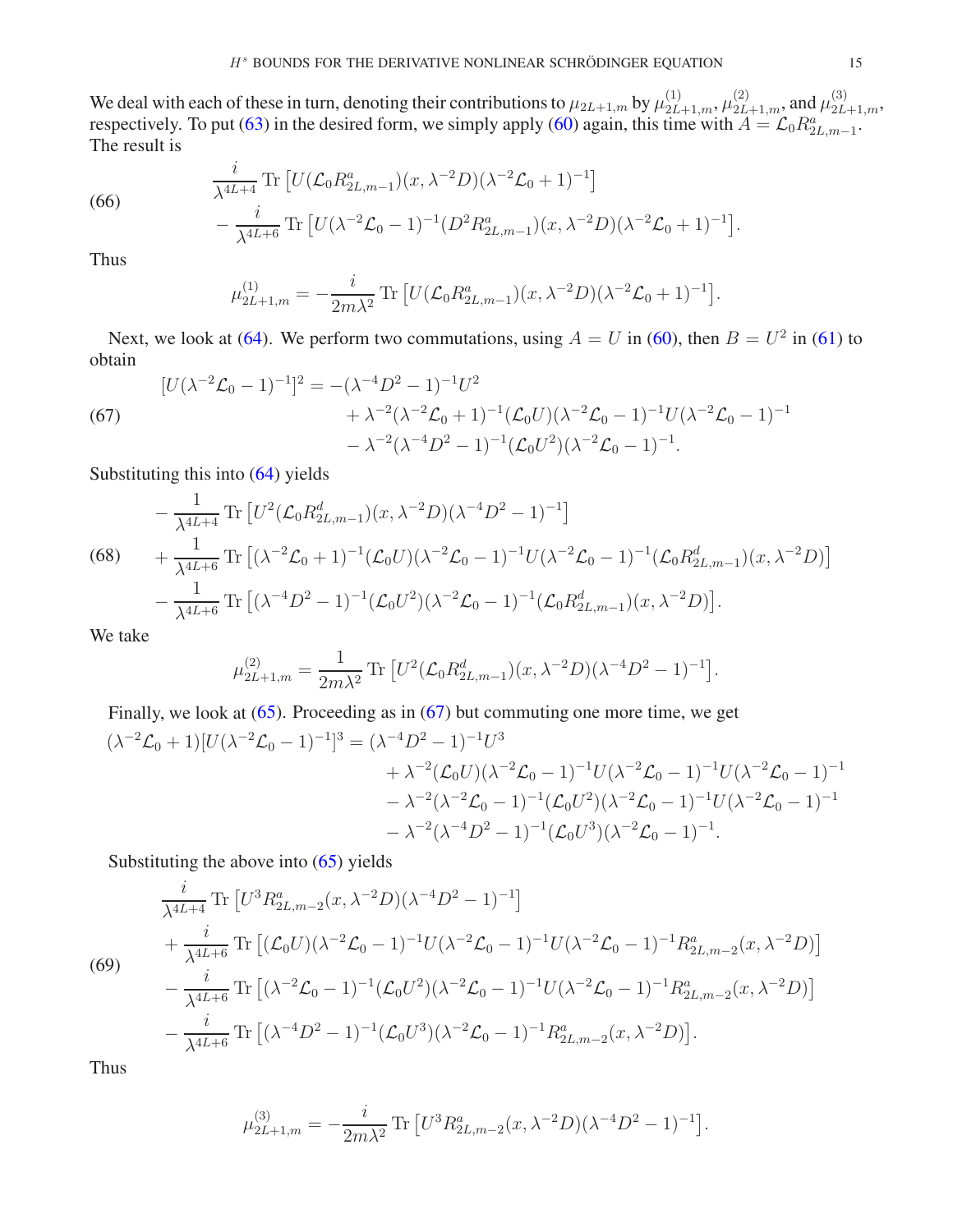A short calculation involving [\(49\)](#page-10-5) confirms that the three quantities identified above sum to  $\mu_{2L+1,m}$ as defined in  $(58)$ :

$$
\mu^{(1)}_{2L+1,m}+\mu^{(2)}_{2L+1,m}+\mu^{(3)}_{2L+1,m}=\mu_{2L+1,m}.
$$

<span id="page-15-0"></span>3.5. Estimating the Remainder. The final step of the proof is to estimate the remainder terms, which we group together into  $\tau_L^m(u, \lambda)$ . This expression is a sum of the following terms:

- The  $k \ge 1$  terms of II and the  $k \ge 2$  terms of III, where II and III denote (as above) the second and third sums in the decomposition [\(57\)](#page-12-3). We refer to these as the 'Type 1' remainder terms.
- The terms in [\(66\)](#page-14-1), [\(68\)](#page-14-2), and [\(69\)](#page-14-3) where  $\lambda^{-4L-6}$  appears (six terms total). We refer to these as the 'Type 2' remainder terms.

3.5.1. *Type 1 Remainder Terms.* We begin with the two sums. We want to show that the following expression is bounded by  $||u||_{H^L(\mathbb{R})}^{2m}$ :

$$
\sum_{\substack{k+r=m-1\\k\geq 1,\ 1\leq r\leq 2L}}\frac{(-1)^k}{\lambda^{2k}}\operatorname{Tr}\left[(U(\lambda^{-2}\mathcal{L}_0-1)^{-1})^{2k+2}(\mathcal{L}_0R_{2L,r}^d)(x,\lambda^{-2}D)\right] + \sum_{\substack{k+r=m-1\\k\geq 2,\ 0\leq r\leq 2L}}\frac{i(-1)^{k+1}}{\lambda^{2(k-1)}}\operatorname{Tr}\left[(U(\lambda^{-2}\mathcal{L}_0-1)^{-1})^{2k+1}R_{2L,r}^a(x,\lambda^{-2}D)(\lambda^{-2}\mathcal{L}_0+1)\right].
$$

By virtue of  $(52)$ , we can write

$$
(\mathcal{L}_0 R_{2L,r}^d)(x, p) = \frac{1}{(p^2 - 1)^{2L+1}} \sum_{\substack{\gamma \in \mathbb{N}^{2r} \\ |\gamma| = 2L - r + 1}} Q_{\gamma}(x) P_{|\gamma|}(p).
$$

Thus, the traces in the first sum in [\(70\)](#page-15-1) may be written as a sum of terms of the form

<span id="page-15-2"></span>(71) 
$$
\text{Tr}\left[ (U(\lambda^{-2}\mathcal{L}_0 - 1)^{-1})^{2k+2} Q_{\gamma}(x) P_{2L-r+1}(\lambda^{-2}D) (\lambda^{-4}D^2 - 1)^{-2L-1} \right]
$$

with  $\gamma \in \mathbb{N}^{2r}$ ,  $|\gamma| = 2L - r + 1 \leq 2L$ . Integrating by parts repeatedly in the above expression until no derivative of order larger than L falls on any single U, we rewrite the expression  $(71)$  as a sum of terms of the form

$$
\begin{aligned} \text{Tr}\left[ (\partial_x^{\eta_1} U)(x)(\lambda^{-2} \mathcal{L}_0 - 1)^{-1} \dots (\partial_x^{\eta_{2k+2}} U)(x)(\lambda^{-2} \mathcal{L}_0 - 1)^{-1} Q_{\gamma}(x) P_{2L-r+1}(\lambda^{-2} D)(\lambda^{-4} D^2 - 1)^{-2L-1} \right], \\ \text{with } x_{\alpha} = (x_{\alpha} - x_{\alpha}) \in \mathbb{N}^{2k+2} \quad \text{for } x = (x_{\alpha} - x_{\alpha}) \in \mathbb{N}^{2r} \text{ satisfying } |x_{\alpha}| + |x_{\alpha}| = 2L - x_{\alpha} + 1 \end{aligned}
$$

with  $\eta = (\eta_1, \ldots \eta_{2k+2}) \in \mathbb{N}^{2k+2}$ ,  $\gamma = (\gamma_1, \ldots, \gamma_{2r}) \in \mathbb{N}^{2r}$  satisfying  $|\eta| + |\gamma| = 2L - r + 1$ and  $\max_{p,q}(\eta_p, \gamma_q) \leq L$ . Thus, the expression [\(71\)](#page-15-2) can be bounded by  $|\lambda|^2 ||u||_{H^L(\mathbb{R})}^{2m}$ , and therefore the first sum in [\(70\)](#page-15-1) by  $||u||_{H^L(\mathbb{R})}^{2m}$ .

We deal with the second sum in  $(70)$  in essentially the same way. Invoking  $(53)$ , we may write

$$
R_{2L,r}^a(x, \lambda^{-2}D)(\lambda^{-2}\mathcal{L}_0 + 1) = \sum_{\substack{\gamma \in \mathbb{N}^{2r+1} \\ |\gamma| = 2L - r}} Q_{\gamma}(x) P_{|\gamma|+1}(\lambda^{-2}D)(\lambda^{-4}D^2 - 1)^{-2L - 1}.
$$

Thus

<span id="page-15-3"></span>Tr 
$$
[(U(\lambda^{-2}\mathcal{L}_0 - 1)^{-1})^{2k+1}R_{2L,r}^a(x, \lambda^{-2}D)(\lambda^{-2}\mathcal{L}_0 + 1)]
$$

is a sum of terms of the form

(72) 
$$
\text{Tr}\left[ (U(\lambda^{-2}\mathcal{L}_0-1)^{-1})^{2k+1}Q_{\gamma}(x)P_{2L-r+1}(\lambda^{-2}D)(\lambda^{-4}D^2-1)^{-2L-1} \right],
$$

<span id="page-15-1"></span>(70)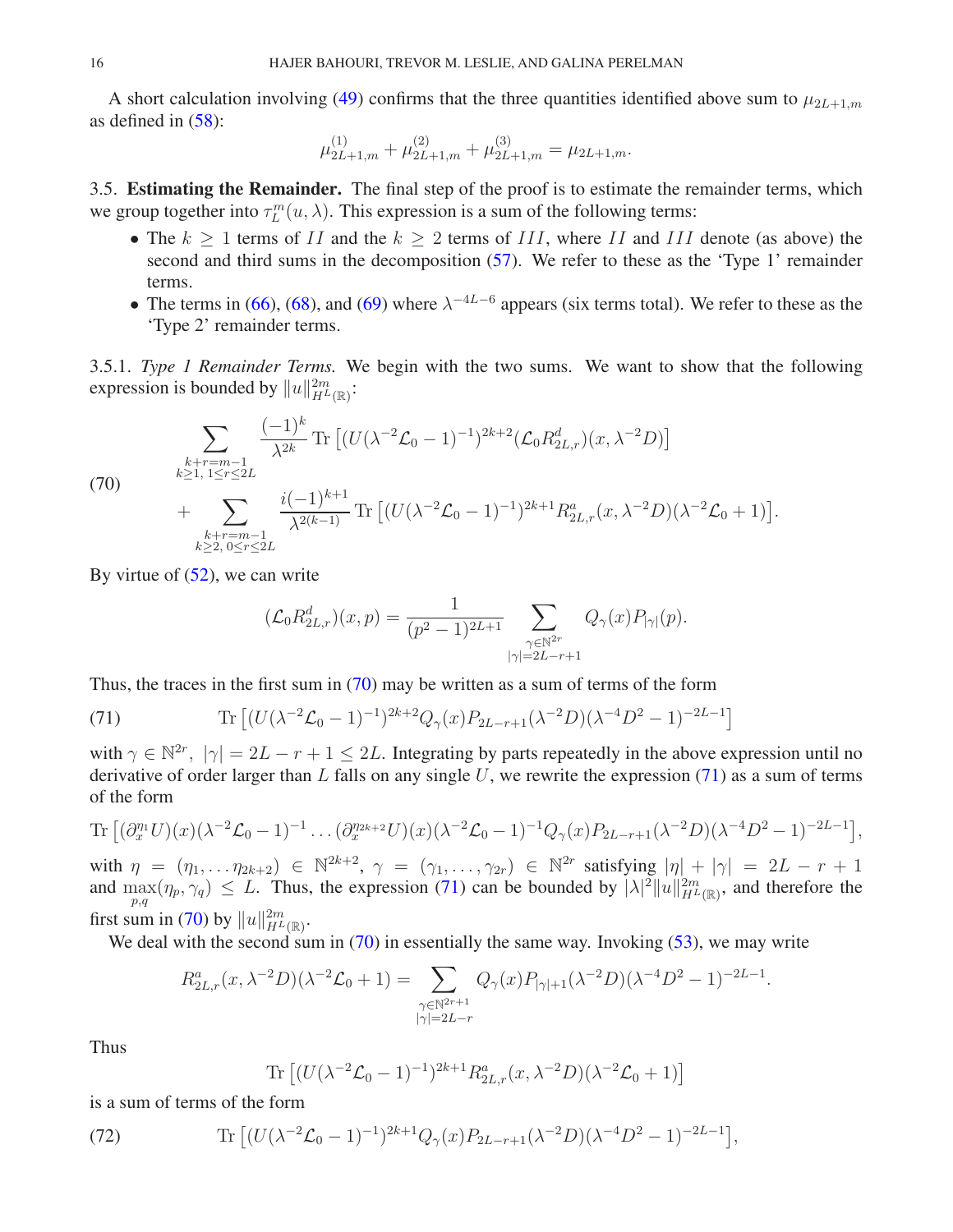where  $\gamma \in \mathbb{N}^{2r+1}$  with  $|\gamma| = 2L - r \leq 2L$ . As before, we integrate by parts repeatedly to rewrite the expression [\(72\)](#page-15-3) as a sum of terms of the form

Tr 
$$
[(\partial_x^{\eta_1} U)(x)(\lambda^{-2}\mathcal{L}_0 - 1)^{-1} \dots (\partial_x^{\eta_{2k+1}} U)(x)(\lambda^{-2}\mathcal{L}_0 - 1)^{-1}Q_{\gamma}(x)P_{2L-r+1}(\lambda^{-2}D)(\lambda^{-4}D^2 - 1)^{-2L-1}],
$$

with  $\eta = (\eta_1, \ldots \eta_{2k+1}) \in \mathbb{N}^{2k+1}$ ,  $\gamma = (\gamma_1, \ldots, \gamma_{2r+1}) \in \mathbb{N}^{2r+1}$  satisfying  $|\eta| + |\gamma| = 2L - r$ and  $\max_{p,q}(\eta_p, \gamma_q) \leq L$ . This allows us to bound [\(72\)](#page-15-3) by  $|\lambda|^2 ||u||_{H^L(\mathbb{R})}^{2m}$ , thus completing the desired estimates on the Type 1 remainder terms.

3.5.2. *Type 2 Remainder Terms.* We now deal with the Type 2 remainder terms (the terms in [\(66\)](#page-14-1), [\(68\)](#page-14-2), and [\(69\)](#page-14-3) where  $\lambda^{-4L-6}$  appears). When  $m \geq 3$ , the total number of derivatives falling on the U's is 2L; therefore we can bound all these terms by  $|\lambda|^{-4L-4}||u||_{H^L(\mathbb{R})}^{2m}$  by arguing exactly as we did for the Type 1 terms. To complete the proof of Lemma [2.1,](#page-5-0) it thus remains to consider the Type 2 remainder terms with  $m = 2$ . In this case, some of the U's appear to be overloaded with derivatives, and we need an additional estimate. We state the following Lemma in terms of the 'overloaded' part of the Type 2 remainder term from [\(66\)](#page-14-1), but the same manipulations will yield the bound we need for the other Type 2 remainders.

<span id="page-16-1"></span>**Lemma 3.3.** *The following estimate holds, for any*  $j \in \mathbb{N}$  *and all*  $\alpha \in [0, 1]$ *.* 

(73) 
$$
\|(\mathcal{L}_0 + \lambda^2)^{-1} D^{j+1} U (\mathcal{L}_0 - \lambda^2)^{-1} \|_2 \leq C(\alpha) |\lambda|^{-1-2\alpha} \|u\|_{H^{j+\alpha}(\mathbb{R})}.
$$

*Proof.* Denoting  $T = (\mathcal{L}_0 + \lambda^2)^{-1} D^{j+1} U (\mathcal{L}_0 - \lambda^2)^{-1}$ , we readily compute as follows:

$$
\begin{split} \|T\|_2^2 &= \frac{1}{\pi} \iint \frac{|\widehat{Di}^{+1}u(\zeta_1 - \zeta_2)|^2}{|\zeta_1 - \lambda^2|^2 |\zeta_2 - \lambda^2|^2} \mathrm{d}\zeta_1 \mathrm{d}\zeta_2 \\ &= \frac{1}{\pi} \int |\zeta_1|^2 |\widehat{Di}u(\zeta_1)|^2 \left( \int \frac{\mathrm{d}\zeta_2}{|\zeta_1 + \zeta_2 - \lambda^2|^2 |\zeta_2 - \lambda^2|^2} \right) \mathrm{d}\zeta_1 \\ &= \frac{2}{\text{Im }\lambda^2} \int \frac{|\zeta_1|^2 |\widehat{Di}u(\zeta_1)|^2}{|\zeta_1 + 2i \text{ Im }\lambda^2|^2} \mathrm{d}\zeta_1 \le C(\alpha) |\lambda|^{-2-4\alpha} \|u\|_{H^{j+\alpha}(\mathbb{R})}^2. \end{split}
$$

This completes the proof.  $\Box$ 

With the above Lemma at our disposal, we now return to the estimation of the Type 2 remainder terms for  $m = 2$ ; we deal first with the one that appears in [\(66\)](#page-14-1). Omitting the prefactor  $\frac{-i}{\lambda^{4L+6}}$ , the quantity under consideration is

<span id="page-16-2"></span>Tr 
$$
[U(\lambda^{-2}\mathcal{L}_0 - 1)^{-1}(D^2 R_{2L,1}^a)(x, \lambda^{-2}D)(\lambda^{-2}\mathcal{L}_0 + 1)^{-1}],
$$

which we write as

(74) 
$$
\text{Tr}\left[ (\lambda^{-2}\mathcal{L}_0 + 1)^{-1} (D^2 U)(\lambda^{-2}\mathcal{L}_0 - 1)^{-1} R_{2L,1}^a(x, \lambda^{-2} D) \right].
$$

Proceeding as we did for the Type 1 terms, we rewrite this expression as a sum of terms of the form

<span id="page-16-0"></span>(75) 
$$
\text{Tr}\left[ (\lambda^{-2}\mathcal{L}_0 + 1)^{-1} (D^{\eta+2}U)(\lambda^{-2}\mathcal{L}_0 - 1)^{-1} Q_{\gamma}(x) P_{2L-1}(\lambda^{-2}D)(\lambda^{-4}D^2 - 1)^{-2L-1} \right],
$$

with  $\eta \in \mathbb{N}, \gamma = (\gamma_1, \gamma_2, \gamma_3) \in \mathbb{N}^3, \eta + |\gamma| = 2L - 1, \eta \leq L - 1$ , and  $\max(\gamma_1, \gamma_2, \gamma_3) \leq L$ . The expression [\(75\)](#page-16-0) can be bounded by

$$
\|(\lambda^{-2}\mathcal{L}_0+1)^{-1}(D^{\eta+2}U)(\lambda^{-2}\mathcal{L}_0-1)^{-1}\|_2\|Q_{\gamma}(x)P_{2L-1}(\lambda^{-2}D)(\lambda^{-4}D^2-1)^{-2L-1}\|_2.
$$

By virtue of Lemma [3.3,](#page-16-1) the above can bounded in turn by

$$
C(\alpha)|\lambda|^{4-2\alpha}||u||_{H^{L+\alpha}(\mathbb{R})}||u||_{H^{L}(\mathbb{R})}^{3},
$$

for any  $\alpha \in [0, 1]$ .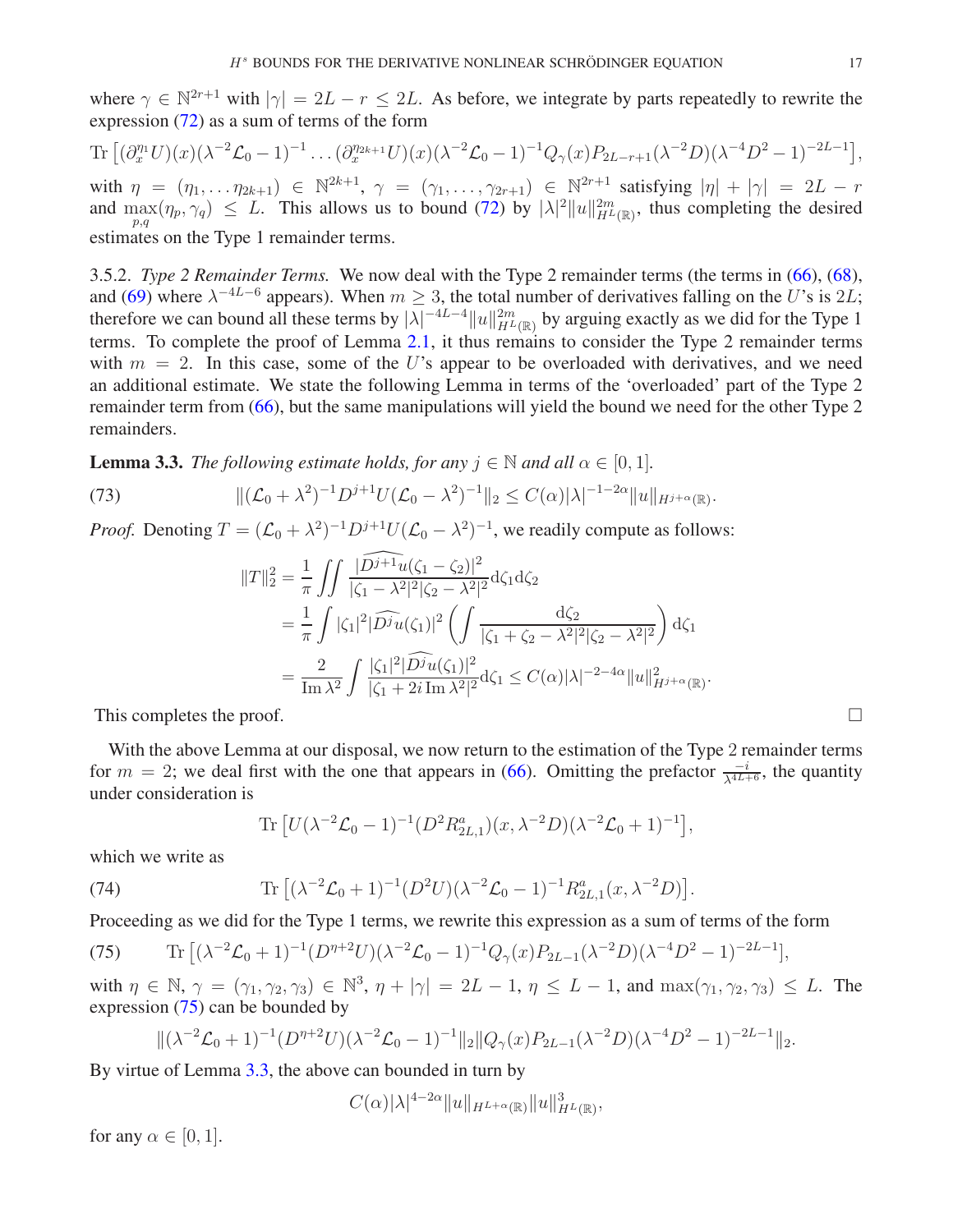The next quantity we treat is the third term in  $(68)$ ; we want to estimate

Tr 
$$
[(\lambda^{-2} \mathcal{L}_0 - 1)^{-1} (\mathcal{L}_0 U^2)(\lambda^{-2} \mathcal{L}_0 - 1)^{-1} (\mathcal{L}_0 R_{2L,1}^d)(x, \lambda^{-2} D)(\lambda^{-2} \mathcal{L}_0 + 1)^{-1}].
$$

After an integration by parts we are left with the expression

$$
- \operatorname{Tr} \left[ (\lambda^{-2} \mathcal{L}_0 - 1)^{-1} (D^2 U^2) (\lambda^{-2} \mathcal{L}_0 - 1)^{-1} R_{2L,1}^d(x, \lambda^{-2} D) (\lambda^{-2} \mathcal{L}_0 + 1)^{-1} \right].
$$

that can be treated in exactly the same way as [\(74\)](#page-16-2). We note only the modification to Lemma [3.3](#page-16-1) that we use, namely

$$
\|(\mathcal{L}_0 - \lambda^2)^{-1} (D^{L+1} U^2)(\mathcal{L}_0 - \lambda^2)^{-1} \|_2 \lesssim_\alpha |\lambda|^{-1-2\alpha} \|U^2\|_{H^{L+\alpha}(\mathbb{R})} \lesssim_\alpha |\lambda|^{-1-2\alpha} \|u\|_{H^{L+\alpha}(\mathbb{R})} \|u\|_{H^L(\mathbb{R})}.
$$

We next consider the second term in  $(68)$ :

Tr 
$$
[(\lambda^{-2}\mathcal{L}_0+1)^{-1}(\mathcal{L}_0U)(\lambda^{-2}\mathcal{L}_0-1)^{-1}U(\lambda^{-2}\mathcal{L}_0-1)^{-1}(\mathcal{L}_0R_{2L,1}^d)(x,\lambda^{-2}D)],
$$

where as usual we have suppressed the prefactor  $\lambda^{-4L-6}$ . We start by rewriting it as the sum

<span id="page-17-0"></span>(76) 
$$
- \operatorname{Tr} \left[ (\lambda^{-2} \mathcal{L}_0 + 1)^{-1} (D^2 U) (\lambda^{-2} \mathcal{L}_0 - 1)^{-1} U (\lambda^{-2} \mathcal{L}_0 - 1)^{-1} R_{2L,1}^d(x, \lambda^{-2} D) \right] + \operatorname{Tr} \left[ (\lambda^{-2} \mathcal{L}_0 + 1)^{-1} (\mathcal{L}_0 U) (\lambda^{-2} \mathcal{L}_0 - 1)^{-1} (\mathcal{L}_0 U) (\lambda^{-2} \mathcal{L}_0 - 1)^{-1} R_{2L,1}^d(x, \lambda^{-2} D) \right].
$$

For the first term here we proceed exactly as before: substituting [\(52\)](#page-11-3) and integrating by parts we rewrite it as a sum of expressions of the form

Tr 
$$
[(\lambda^{-2}\mathcal{L}_0+1)^{-1}(D^{\eta_1+2}U)(\lambda^{-2}\mathcal{L}_0-1)^{-1}(D^{\eta_2}U)(\lambda^{-2}\mathcal{L}_0-1)^{-1}Q_{\gamma}(x)P_{2L}(\lambda^{-2}D)(\lambda^{-4}D^2-1)^{-2L-1}],
$$
 with  $\eta = (\eta_1, \eta_2) \in \mathbb{N}^2$ ,  $\gamma = (\gamma_1, \gamma_2) \in \mathbb{N}^2$ ,  $|\eta|+|\gamma| = 2L-1$ ,  $\max(\eta_1, \eta_2) \leq L-1$ , and  $\max(\gamma_1, \gamma_2) \leq L$ . We estimate the above by

$$
\|(\lambda^{-2}\mathcal{L}_0+1)^{-1}(D^{\eta_1+2}U)(\lambda^{-2}\mathcal{L}_0-1)^{-1}\|_2 \|(D^{\eta_2}U)(\lambda^{-2}\mathcal{L}_0-1)^{-1}\| \|Q_\gamma(x)P_{2L}(\lambda^{-2}D)(\lambda^{-4}D^2-1)^{-2L-1}\|_2,
$$

which can in turn be bounded by

$$
C(\alpha)|\lambda|^{4-2\alpha}||u||_{H^{L+\alpha}(\mathbb{R})}||u||_{H^{L}(\mathbb{R})}^{3}.
$$

To treat the second term in [\(76\)](#page-17-0) we distinguish the cases  $L = 1$  and  $L \ge 2$ . In the case of  $L = 1$  we estimate this expression by

$$
\begin{aligned} &\|(\lambda^{-2}\mathcal{L}_0+1)^{-1}(\mathcal{L}_0 U)\|_2 \|(\lambda^{-2}\mathcal{L}_0-1)^{-1}(\mathcal{L}_0 U)\| \|\lambda^{-2}\mathcal{L}_0-1)^{-1} R_{2L,1}^d(x,\lambda^{-2} D)\|_2 \\ &\lesssim |\lambda|^{2+\frac{2}{p}} \|u\|_{H^1(\mathbb{R})}^3 \|Du\|_{L^p(\mathbb{R})}, \quad 2 \leq p \leq \infty. \end{aligned}
$$

Putting  $\sigma = \frac{\alpha}{2}$  $\frac{\alpha}{2} \in [0, \frac{1}{2}]$  $\frac{1}{2}$ [ and choosing p such that  $\sigma = \frac{1}{2} - \frac{1}{p}$  $\frac{1}{p}$ , we get the bound  $|\lambda|^{3-2\sigma} \|u\|_{H^1(\mathbb{R})}^3 \|u\|_{H^{1+\sigma}(\mathbb{R})} \leq |\lambda|^{4-2\alpha} \|u\|_{H^1(\mathbb{R})}^3 \|u\|_{H^{1+\alpha}(\mathbb{R})}.$ 

If  $L \geq 2$ , we can proceed as for the Type 1 remainder terms and bound the second term in [\(76\)](#page-17-0) by  $|\lambda|^2 ||u||^4_{H^L(\mathbb{R})}$ . This finishes our considerations of Type 2 remainder terms coming from [\(68\)](#page-14-2).

The last group of Type 2 remainder terms comes from [\(69\)](#page-14-3). Omitting the common prefactor, the quantity of interest is

(77) 
$$
\begin{split} \text{Tr}\left[ (\mathcal{L}_0 U)(\lambda^{-2} \mathcal{L}_0 - 1)^{-1} U(\lambda^{-2} \mathcal{L}_0 - 1)^{-1} U(\lambda^{-2} \mathcal{L}_0 - 1)^{-1} R_{2L,0}^a(x, \lambda^{-2} D) \right] \\ - \text{Tr}\left[ (\lambda^{-2} \mathcal{L}_0 - 1)^{-1} (\mathcal{L}_0 U^2)(\lambda^{-2} \mathcal{L}_0 - 1)^{-1} U(\lambda^{-2} \mathcal{L}_0 - 1)^{-1} R_{2L,0}^a(x, \lambda^{-2} D) \right] \\ - \text{Tr}\left[ (\lambda^{-4} D^2 - 1)^{-1} (\mathcal{L}_0 U^3)(\lambda^{-2} \mathcal{L}_0 - 1)^{-1} R_{2L,0}^a(x, \lambda^{-2} D) \right], \end{split}
$$

where  $R_{2L,0}^a(x,p) = \partial_x^{2L} U(x) P_{2L}(p) (p^2 - 1)^{-2L-1}$ . No new ideas are involved in the estimation of these terms; we simply integrate by parts  $L - 1$  times to keep  $L + 1$  derivatives on U coming from  $R_{2L,0}^a$ and then apply Lemma [3.3.](#page-16-1) We omit the remaining details for these terms. Having now established the required bounds on the remainder  $|\tau_L^m(u,\lambda)|$ , we have completed the proof of Lemma [2.1,](#page-5-0) modulo the proof of Lemma [3.2](#page-11-0) below.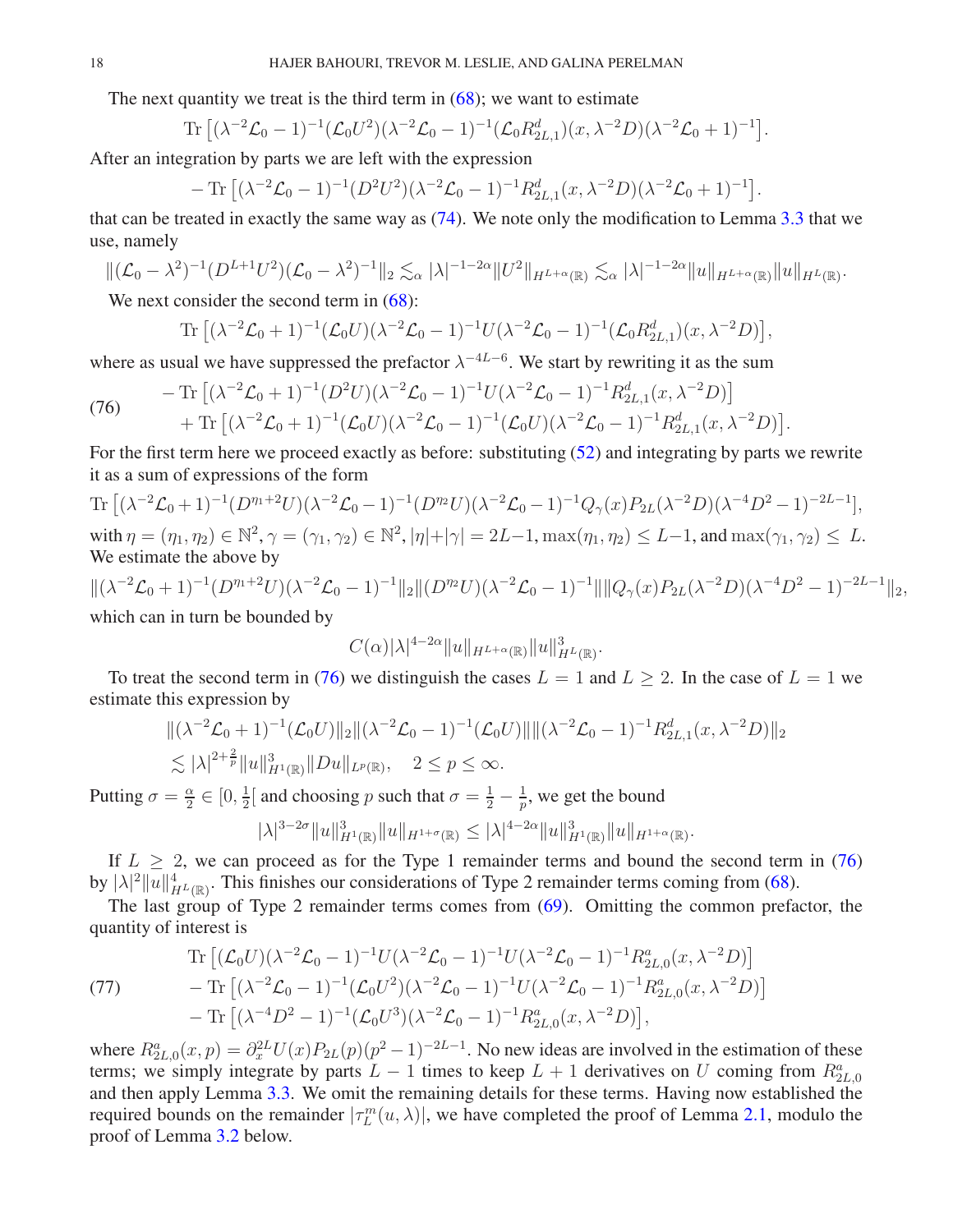<span id="page-18-3"></span>3.6. Proof of Lemma [3.2.](#page-11-0) We argue by induction. The base cases are easy to verify explicitly:

$$
R_0^a(x, p) = \frac{1}{p^2 - 1} \cdot U(-i) = R_{0,0}^a(x, p)
$$

$$
R_1^d(x, p) = \frac{1}{(p^2 - 1)^2} \cdot U^2 \cdot (-1) \cdot (p\sigma_3 - 1) = R_{1,1}^d(x, p).
$$

Using [\(48\)](#page-10-8)–[\(49\)](#page-10-5) along with our inductive hypothesis, we may write, for  $k \geq 1$ ,

$$
R_k^d(x, p) = \frac{1}{(p^2 - 1)^{k+1}} \left[ \sum_{r=0}^{k-1} \sum_{\substack{\gamma \in \mathbb{N}^{2r+1} \\ |\gamma| = (k-1) - r}} -iUQ_{\gamma}(x)P_{|\gamma|}(p) + \sum_{r=1}^{k-1} \sum_{\substack{\gamma \in \mathbb{N}^{2r} \\ |\gamma| = (k-1) - r}} i\partial_x Q_{\gamma}(x)P_{|\gamma|}(p)(p\sigma_3 - 1)\sigma_3 \right] (p\sigma_3 - 1).
$$

We check that the inner sums (together with the common factors of  $(p^2 - 1)^{-k-1}$  and  $(p\sigma_3 - 1)$ ) can be absorbed into  $R_{k,r+1}^d(x,p)$  and  $R_{k,r}^d(x,p)$ , respectively.

- When  $\gamma \in \mathbb{N}^{2r+1}$  and  $|\gamma| = (k-1)-r$ , the term  $iUQ_{\gamma}(x)P_{|\gamma|}(p)$  can be absorbed into  $R^d_{k,r+1}(x, p)$ :  $-$  First,  $UQ_{\gamma} = Q_{(0,\gamma)}$ , with  $(0, \gamma) \in \mathbb{N}^{2(r+1)}$  and  $|(0, \gamma)| = |\gamma| = k - (r + 1)$ .
	- Second, deg  $P_{|\gamma|}(p)$  ≤  $(k-1) r = k (r+1)$ .
- When  $\gamma \in \mathbb{N}^{2r}$  and  $|\gamma| = (k-1) r$ , the term  $\partial_x Q_{\gamma}(x) P_{|\gamma|}(p)$  can be absorbed into  $R^d_{k,r}(x, p)$ : - First,  $\partial_x Q_\gamma$  is a sum of  $Q_{\gamma'}$ 's, with  $|\gamma'| = |\gamma| + 1 = k - r$ ;
	- Second, deg  $P_{|\gamma|}(p)(pσ_3 1)$  ≤ [(k − 1) − r] + 1 = k − r.

The formula for  $R_k^a(x, p)$  may be verified in exactly the same way. We write

$$
R_k^a(x, p) = \frac{1}{(p^2 - 1)^{k+1}} \bigg[ \sum_{r=0}^{k-1} \sum_{\substack{\gamma \in \mathbb{N}^{2r+1} \\ |\gamma| = (k-1) - r}} U^2 Q_\gamma(x) P_{|\gamma|}(p) + i \partial_x Q_\gamma(x) P_{|\gamma|}(p) \sigma_3(p\sigma_3 + 1) - \sum_{r=1}^{k-1} \sum_{\substack{\eta \in \mathbb{N}^{2r} \\ |\eta| = (k-1) - r}} U \partial_x Q_\eta(x) P_{|\eta|}(p) (p\sigma_3 - 1) \sigma_3 \bigg].
$$

As above, we perform the routine verifications of the numerology as follows.

- When  $\gamma \in \mathbb{N}^{2r+1}$  and  $|\gamma| = (k-1)-r$ , the term  $U^2 Q_{\gamma}(x) P_{|\gamma|}(x)$  can be absorbed into  $R^a_{k,r+1}(x, p)$ :  $-$  First,  $U^2 Q_{\gamma} = Q_{(0,0,\gamma)}$ , with  $(0,0,\gamma) \in \mathbb{N}^{2(r+1)+1}$ ,  $|(0,0,\gamma)| = |\gamma| = k - (r+1)$ ;
	- Second, deg  $P_{|\gamma|}(p) \le (k-1) r = k (r+1)$ .
- When  $\gamma \in \mathbb{N}^{2r+1}$  and  $|\gamma| = (k-1) r$ , the term  $i\partial_x Q_\gamma(x)P_{|\gamma|}(p)\sigma_3(p\sigma_3 + 1)$  can be absorbed into  $R_{k,r}^a(x, p)$ . When  $\eta \in \mathbb{N}^{2r}$  and  $|\eta| = (k-1)-r$ , the same is true of  $U\partial_x Q_\eta(x)P_{|\eta|}(p)(p\sigma_3-1)\sigma_3$ .
	- First, both  $\partial_x Q_\gamma$  and  $U \partial_x Q_\eta$  are sums of  $Q_{\gamma'}$ 's, with  $\gamma' \in \mathbb{N}^{2r+1}$  and  $|\gamma'| = k r$ .
	- Second,  $P_{|\gamma|}(p)\sigma_3(p\sigma_3 + 1)$  and  $P_{|\eta|}(p)(p\sigma_3 1)\sigma_3$  each have degree at most  $k r$ .

### **REFERENCES**

- <span id="page-18-2"></span>[1] Mark J. Ablowitz and Harvey Segur. *Solitons and the inverse scattering transform*, volume 4 of *SIAM Studies in Applied Mathematics*. Society for Industrial and Applied Mathematics (SIAM), Philadelphia, Pa., 1981.
- <span id="page-18-0"></span>[2] Hajer Bahouri and Galina Perelman. Global well-posedness for the derivative nonlinear schrödinger equation. *arXiv:2012.01923*, 2020.
- <span id="page-18-1"></span>[3] H. A. Biagioni and F. Linares. Ill-posedness for the derivative Schrödinger and generalized Benjamin-Ono equations. *Trans. Amer. Math. Soc.*, 353(9):3649–3659, 2001.